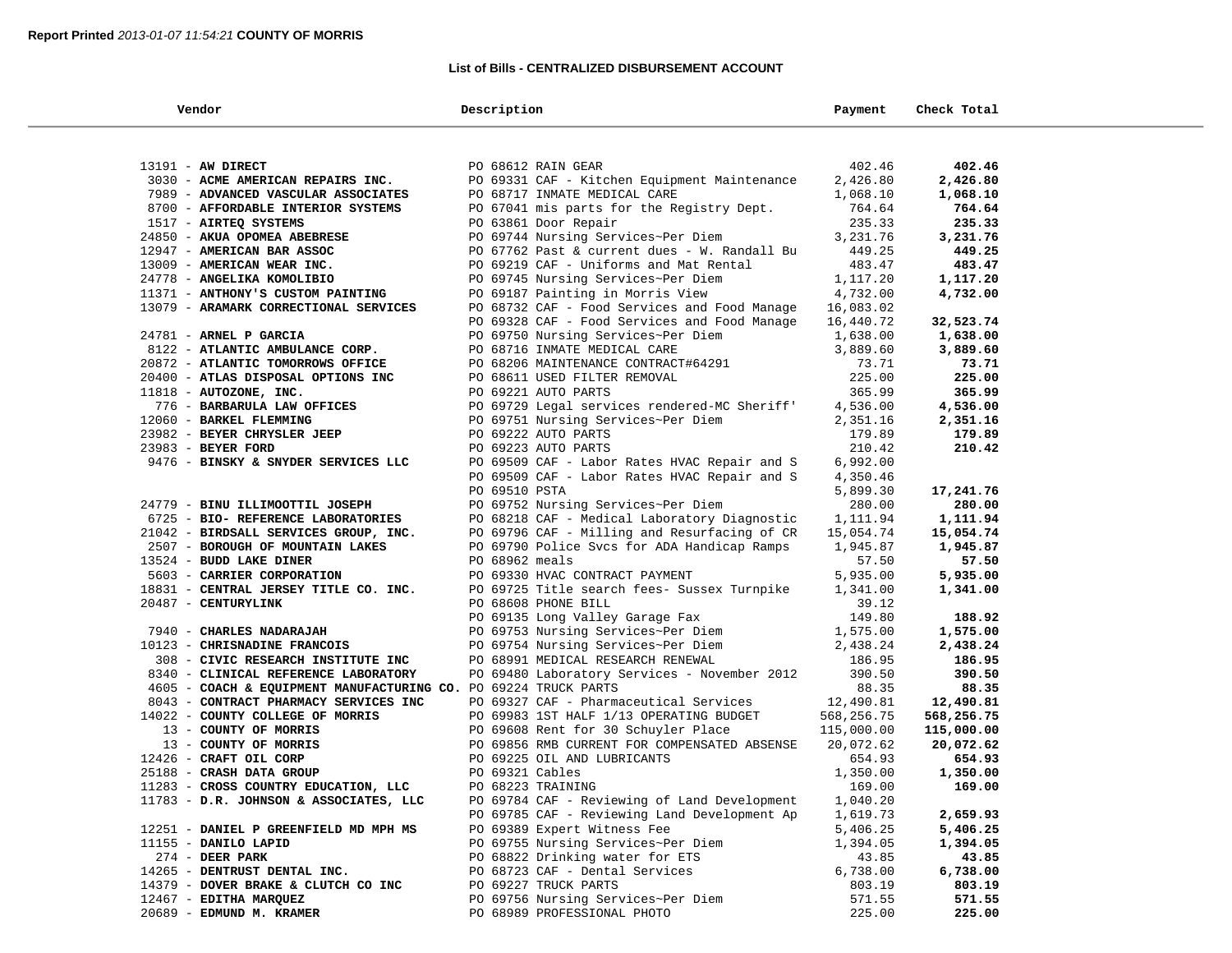| 20689 - EDMUND M. KRAMER                                  |                | PO 69301 PROFESSIONAL PHOTO                                                                 | 225.00     | 225.00     |
|-----------------------------------------------------------|----------------|---------------------------------------------------------------------------------------------|------------|------------|
| 25203 - ELAINE MUCHION                                    |                | PO 69546 Employee Reimbursement                                                             | 30.00      | 30.00      |
|                                                           |                | 14501 - ELEVATOR MAINTENANCE CORP 200 PO 68988 CAF - Elevator Maintenance & Inspec          | 683.33     | 683.33     |
| 11345 - EMBROIDME                                         |                | PO 69047 Black Crewneck Sweatshirts                                                         | 40.00      | 40.00      |
| 14569 - ENVIRONMENTAL SYSTEMS                             |                | PO 68546 CA F- Maintenance of Proprietary Co 32,201.00                                      |            | 32,201.00  |
| 20998 - EPIC MANAGEMENT INC.                              |                | PO 69799 CAF - Construction Management Sercv                                                | 26,158.00  | 26,158.00  |
| 20265 - EVELYN TOLENTINO                                  |                | PO 69758 Nursing Services~Per Diem                                                          | 1,251.25   | 1,251.25   |
| 21677 - FIRE AND SECURITY TECHNOLOGIES                    |                | PO 68231 TESTING/REPAIR OF FIRE SAFETY SYSTE                                                | 1,245.00   | 1,245.00   |
| 14852 - GANN LAW BOOKS                                    |                | PO 68975 Law Books                                                                          | 224.00     | 224.00     |
| 14857 - GARDEN STATE HIGHWAY                              |                | PO 69491 signage material                                                                   | 55.39      | 55.39      |
| 8269 - GEORGINA GRAY-HORSLEY                              |                | PO 69759 Nursing Services~Per Diem                                                          | 895.72     | 895.72     |
| 9241 - GLOBALSTAR USA                                     |                | PO 68761 Satellite Phone Service                                                            | 127.47     | 127.47     |
| 14956 - GOODYEAR AUTO SERVICE                             | PO 69217 TIRES |                                                                                             | 1,303.02   | 1,303.02   |
| $14983$ - GRAINGER                                        |                | PO 68736 BELTS FOR MACHINERY                                                                | 49.13      |            |
|                                                           |                | PO 68960 demolition hammers                                                                 | 1,002.40   | 1,051.53   |
| 15007 - GREENMAN PEDERSEN INC                             |                | PO 69804 CAF - Consulting Services for MUTCD                                                | 11,512.38  | 11,512.38  |
| 19134 - GRINNELL RECYCLING INC.                           |                | PO 69134 disposable recycling                                                               | 1,493.71   | 1,493.71   |
| 12012 - GTS WELCO                                         |                | PO 69163 Helium Tanks                                                                       | 51.74      | 51.74      |
| 9728 - HARRIET VALLECER RN                                |                | PO 69760 Nursing Services~Per Diem                                                          | 840.00     | 840.00     |
| 10752 - HATCH MOTT MACDONALD                              |                |                                                                                             | 3,585.00   |            |
|                                                           |                | PO 69800 CAF - Installation of a New Natural<br>PO 69805 CAF - Final Design for Replacement | 8,091.68   | 11,676.68  |
| 4059 - HEALTH CARE LOGISTICS INC.                         |                | PO 68238 MEDICAL SUPPLIES                                                                   | 168.54     |            |
|                                                           |                | PO 68359 SELF SEALING TAMPER BAGS DATED 11/1                                                | 128.80     | 297.34     |
| 11538 - HEWLETT-PACKARD COMPANY                           |                | PO 67410 Printers                                                                           | 427.02     | 427.02     |
| 10767 - ILLIENE CHARLES, RN                               |                | PO 69761 Nursing Services~Per Diem                                                          | 1,592.50   | 1,592.50   |
| 15309 - IMAGE ACCESS CORP                                 |                | PO 68951 processing film for the books                                                      | 7,642.60   | 7,642.60   |
| 20551 - INTERNATIONAL CODE                                |                | PO 67707 CBA Annual Membership 11/30/12 - 11                                                | 350.00     | 350.00     |
| 10483 - IZENBERG APPRAISAL ASSOCIATES                     |                | PO 69726 Professional appraisal services-S.                                                 | 360.00     | 360.00     |
| 9059 - JERSEY CENTRAL POWER & LIGHT                       |                | PO 68730 electrical service                                                                 | 5,370.92   | 5,370.92   |
| 16888 - JERSEY PAPER PLUS INC                             |                | PO 68733 CAF - Coarse Paper & Household Prod                                                | 136.00     | 136.00     |
| 11018 - JESSY CHERIAN                                     |                | PO 69762 Nursing Services~Per Diem                                                          | 275.45     | 275.45     |
| $20888 - JESSY JACOB$                                     |                | PO 69763 Nursing Services~Per Diem                                                          | 420.00     | 420.00     |
| 11325 - JG DRYWALL LLC<br>21614 - JOHNSON MIRMIRAN &      |                | PO 69783 CAf - Phase 2 Rehabilitation of Cen                                                | 123,402.58 | 123,402.58 |
|                                                           |                | PO 69795 CAF - Services for Replacement of C                                                | 8,201.72   | 8,201.72   |
|                                                           |                | PO 69764 Nursing Services~Per Diem                                                          | 2,381.12   | 2,381.12   |
| 11770 - <b>JOYCE REED</b><br>15565 - KELLER & KIRKPATRICK |                | PO 69786 CAF - Construction Inspection Servi                                                | 416.00     |            |
|                                                           |                | PO 69787 CAF - Construction Inspection Servi                                                | 416.00     |            |
|                                                           |                | PO 69788 CAF - Construction Inspection Servi                                                | 364.00     |            |
|                                                           |                | PO 69789 CAF - Construction Admin & Inspecti                                                | 14,113.00  |            |
|                                                           |                | PO 69808 CAF - Construction Inspection Servi                                                | 11,362.00  | 26,671.00  |
| $12535 - KEY-TECH$                                        |                | PO 69801 CAF - Materials Testing of County -                                                | 1,700.00   |            |
|                                                           |                | PO 69802 CAF - Materials Testing of County -                                                | 2,300.00   | 4,000.00   |
| 20682 - KINGS KID DELI                                    | PO 69125 meals |                                                                                             | 46.00      | 46.00      |
| 12333 - KNAPP TRIMBOLI & PRUSINOWSKI, LLC                 |                | PO 69724 Professional legal services-Sheriff                                                | 2,017.32   | 2,017.32   |
| 12650 - KYOCERA MITA AMERICA, INC.                        |                | PO 68207 COPIER RENTAL                                                                      | 942.18     |            |
|                                                           |                | PO 68190 Copier Lease                                                                       | 1,090.68   |            |
|                                                           |                | PO 68830 Treasury Copier Lease for 3rd Q 201                                                | 790.05     |            |
|                                                           |                | PO 68987 COPIER LEASE PAYMENTS                                                              | 4,023.20   | 6,846.11   |
| 15674 - LAKE SHORE INDUSTRIES, INC.                       |                | PO 68523 SUPPLIES                                                                           | 1,560.44   | 1,560.44   |
| 6148 - LEGENDS CAR WASH                                   |                | PO 69176 Car Wash                                                                           | 14.00      | 14.00      |
| 5068 - LEXIS NEXIS/MATTHEW BENDER                         |                | PO 67859 SURROGATE'S COURT                                                                  | 581.00     | 581.00     |
| 15775 - LIFESAVERS INC                                    |                | PO 68386 Training                                                                           | 170.00     | 170.00     |
| 5134 - LONG VALLEY PIZZA                                  | PO 68968 meals |                                                                                             | 80.50      | 80.50      |
| 15816 - LONGFELLOWS SANDWICH DELI                         |                | PO 68641 Lunch for Blood Drive                                                              | 225.00     | 225.00     |
| 8307 - LOREEN RAFISURA                                    |                | PO 69765 Nursing Services~Per Diem                                                          | 752.50     | 752.50     |
| 21100 - LOUISE R. MACCHIA                                 |                | PO 69766 Nursing Services~Per Diem                                                          | 2,170.00   | 2,170.00   |
| 15927 - M.C. SOIL CONSERVATION                            |                | PO 69044 7/1/12-12/31/12 soil conservation s                                                | 12,500.00  | 12,500.00  |
| 20783 - MA. LIZA IMPERIAL                                 |                | PO 69768 Nursing Services~Per Diem                                                          | 3,195.15   | 3,195.15   |
| 7568 - MADUKWE IMO IBOKO, RN                              |                | PO 69767 Nursing Services~Per Diem                                                          | 2,257.50   | 2,257.50   |
| 4528 - MALICK AND SCHERER PC                              |                | PO 69794 old Ref# CF08000825000- Repl Cty Br                                                | 27,853.92  | 27,853.92  |
| 11653 - MARIA CAMPOS                                      |                | PO 69770 Nursing Services~Per Diem                                                          | 840.00     | 840.00     |
| 25080 - MARIA CARMELITA OBLINA                            |                | PO 69769 Nursing Services~Per Diem                                                          | 2,212.28   | 2,212.28   |
|                                                           |                | PO 69771 Nursing Services~Per Diem                                                          | 833.00     |            |
| $11023$ - MARTHA YAGHI                                    |                |                                                                                             |            | 833.00     |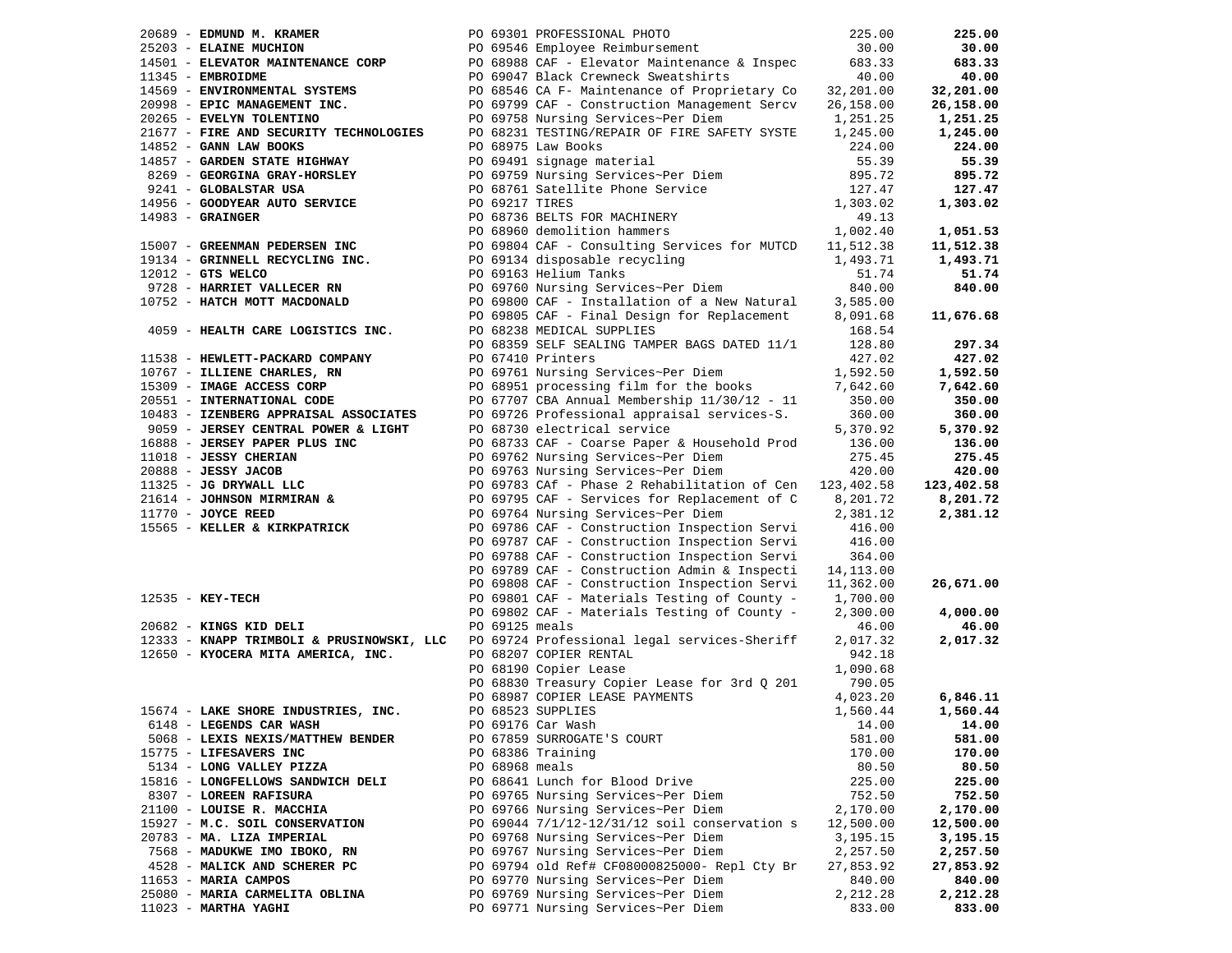|                                                                    | 27974 - MANY THUR A ARCHITECT 2008 - 200 07722 May 2007210 200 078 - 200 078 - 200 078 - 200 078 - 200 078 - 200 078 - 200 078 - 200 078 - 200 078 - 200 078 - 200 078 - 200 078 - 200 078 - 200 078 - 200 078 - 200 078 - 2 |                 |                |
|--------------------------------------------------------------------|------------------------------------------------------------------------------------------------------------------------------------------------------------------------------------------------------------------------------|-----------------|----------------|
|                                                                    |                                                                                                                                                                                                                              |                 |                |
|                                                                    |                                                                                                                                                                                                                              |                 |                |
|                                                                    |                                                                                                                                                                                                                              |                 |                |
|                                                                    | 4611 - STAPLES BUSINESS ADVANTAGE PO 68686 Office supplies for ETS - Filing ta 4.86 4.86                                                                                                                                     |                 |                |
| 4611 - STAPLES BUSINESS ADVANTAGE                                  |                                                                                                                                                                                                                              |                 |                |
|                                                                    | PO 68797 Office supplies for ETS                                                                                                                                                                                             | 688.86          | 688.86         |
| 4611 - STAPLES BUSINESS ADVANTAGE                                  | PO 68821 Computer Mouse for ETS                                                                                                                                                                                              | 17.44           | 17.44<br>77.83 |
| 4611 - STAPLES BUSINESS ADVANTAGE                                  | PO 69039 STAPLES inv. 3187064208                                                                                                                                                                                             | 77.83<br>732.54 | 732.54         |
| 4611 - STAPLES BUSINESS ADVANTAGE                                  | PO 69059 STAPLES SUPPLY                                                                                                                                                                                                      |                 |                |
| 4611 - STAPLES BUSINESS ADVANTAGE                                  | PO 69060 staples supply orders                                                                                                                                                                                               | 203.11          | 203.11         |
| 4611 - STAPLES BUSINESS ADVANTAGE                                  | PO 69061 Staples supply order inv. 318460037                                                                                                                                                                                 | 57.99<br>168.46 | 57.99          |
| 4611 - STAPLES BUSINESS ADVANTAGE<br>8621 - SUBURBAN PROPANE -2347 | PO 69512 SUPPLIES                                                                                                                                                                                                            |                 | 168.46         |
|                                                                    | PO 69254 Propane Delivery                                                                                                                                                                                                    | 3,004.21        | 3,004.21       |
| 18067 - T J'S SPORTWIDE TROPHY                                     | PO 68720 PLAQUES AND ENGRAVING                                                                                                                                                                                               | 107.00          | 107.00         |
| 11231 - T-MOBILE USA                                               | PO 69180 Wiretap                                                                                                                                                                                                             | 1,360.00        | 1,360.00       |
| 21212 - THE BELL LAW GROUP, PC.                                    | PO 69723 Professional Legal services rendere                                                                                                                                                                                 | 2,532.00        | 2,532.00       |
| 4859 - THE INSTITUTE FOR FORENSIC                                  | PO 69088 Evaluation                                                                                                                                                                                                          | 325.00          | 325.00         |
| 5270 - THE MORRIS COUNTY TRUST                                     | PO 68522 2012 annual dues                                                                                                                                                                                                    | 25.00           | 25.00          |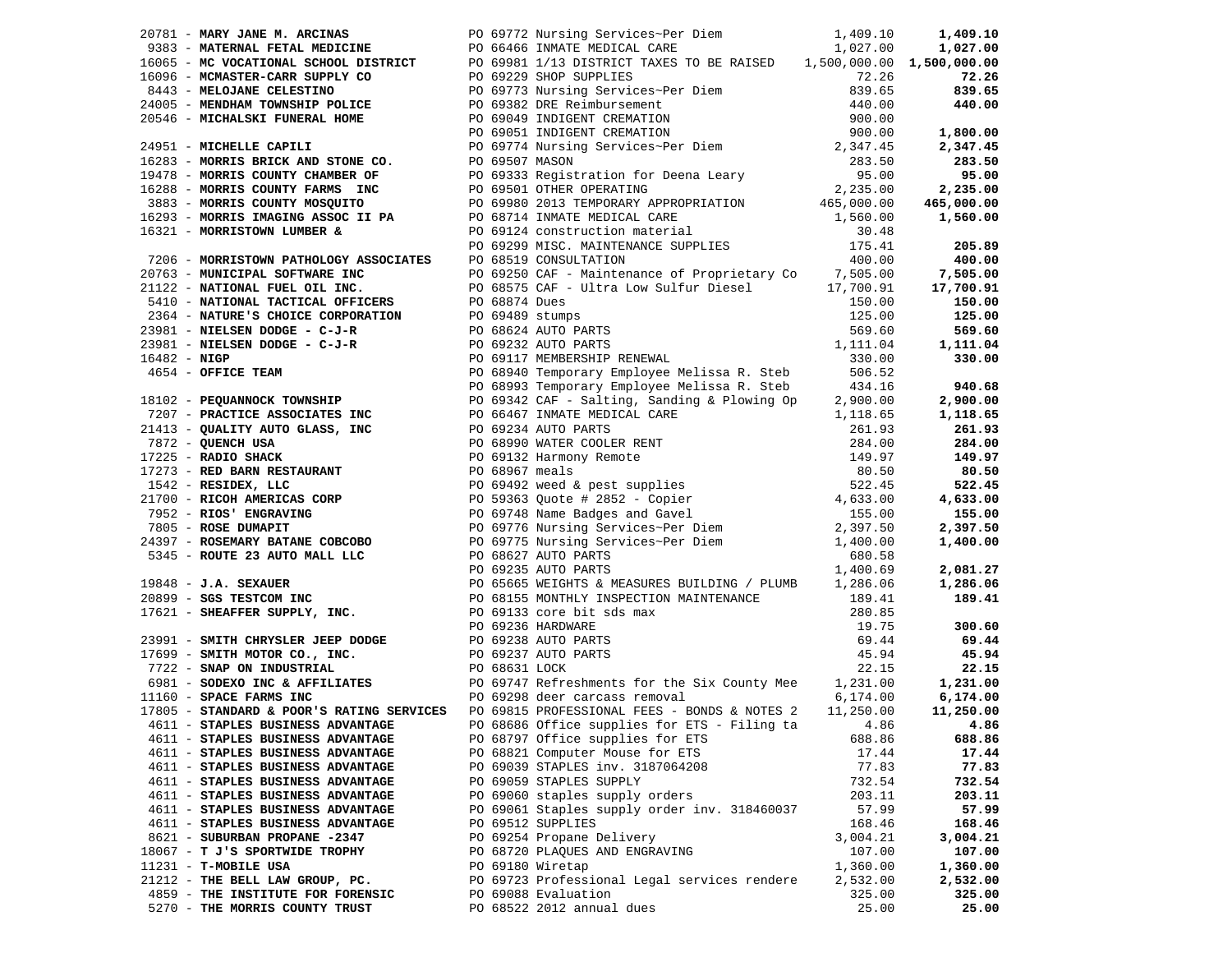| 20797 - THE MUSIAL GROUP PA PO 69798 CAF - Construction Inspection Servi 6,800.00                                                                                                                                                                                               |                        |                                                                                                                                                       |          | 6,800.00  |
|---------------------------------------------------------------------------------------------------------------------------------------------------------------------------------------------------------------------------------------------------------------------------------|------------------------|-------------------------------------------------------------------------------------------------------------------------------------------------------|----------|-----------|
|                                                                                                                                                                                                                                                                                 |                        |                                                                                                                                                       |          | 273.00    |
|                                                                                                                                                                                                                                                                                 |                        |                                                                                                                                                       |          | 419.78    |
| 4,167.00<br>122 – <b>TILCON NEW YORK INC.</b><br>273.00<br>122 – <b>TILCON NEW YORK INC.</b><br>273.00<br>273.00<br>273.00<br>273.00<br>273.00<br>273.00<br>273.00<br>273.00<br>273.00<br>273.00<br>273.00<br>273.00<br>273.00<br>273.00<br>273.00<br>273.00<br>273.00<br>273.0 |                        |                                                                                                                                                       |          |           |
|                                                                                                                                                                                                                                                                                 |                        |                                                                                                                                                       |          | 2,441.50  |
|                                                                                                                                                                                                                                                                                 |                        |                                                                                                                                                       |          | 4,167.00  |
| 13419 - TOWN OF BOONTON 69797 Traffic/Pedestrian Control - Boonto 17,078.24                                                                                                                                                                                                     |                        |                                                                                                                                                       |          | 17,078.24 |
| 25009 - TOYELLA E GIBSON DO 69777 Nursing Services-Per Diem (1,560.00)<br>3049 - TRANE 1,560.50 DO 69201 HVAC 1,560.50<br>3486 - TREASURER, STATE OF NEW JERSEY PO 68752 Br. No. 1400-086 10.00<br>8854 - TRENTON CORRUGATED PRODUCTS P                                         |                        |                                                                                                                                                       |          | 980.00    |
|                                                                                                                                                                                                                                                                                 |                        |                                                                                                                                                       |          | 1,560.50  |
|                                                                                                                                                                                                                                                                                 |                        |                                                                                                                                                       |          | 10.00     |
|                                                                                                                                                                                                                                                                                 |                        |                                                                                                                                                       |          | 417.30    |
| 2181 - TRIUS, INC.<br>25209 - TURN OUT UNIFORMS, INC.<br>25209 - TURN OUT UNIFORMS, INC.<br>25209 - TURN OUT UNIFORMS, INC.                                                                                                                                                     |                        |                                                                                                                                                       |          | 263.26    |
|                                                                                                                                                                                                                                                                                 |                        |                                                                                                                                                       |          | 456.77    |
| 1739 - TURTLE & HUGHES, INC<br>PO 68986 BALLASTS AND LIGHT BULBS<br>2,354.36                                                                                                                                                                                                    |                        |                                                                                                                                                       |          |           |
|                                                                                                                                                                                                                                                                                 |                        | PO 69411 CAF - Electrical Supplies/Equipment 1,621.05                                                                                                 |          |           |
|                                                                                                                                                                                                                                                                                 |                        | PO 69413 CAF - Electrical Supplies/Equipment 1,600.08                                                                                                 |          |           |
|                                                                                                                                                                                                                                                                                 | PO 69414 BLDG SUPPLIES | 85 ـ 380.39<br>2.367.80 ـ 2.367.80                                                                                                                    |          |           |
|                                                                                                                                                                                                                                                                                 | PO 69415 BULBS         |                                                                                                                                                       | 2,367.80 | 8,323.68  |
| 15732 - UNIVERSAL UNIFORM SALES CO INC                                                                                                                                                                                                                                          |                        | PO 69415 BULBS<br>PO 68722 CAF - Custom Fitted Uniforms<br>PO 68734 CAF - Custom Fitted Uniforms<br>PO 69303 CAF - Custom Fitted Uniforms<br>4,776.13 |          |           |
|                                                                                                                                                                                                                                                                                 |                        |                                                                                                                                                       |          |           |
|                                                                                                                                                                                                                                                                                 |                        |                                                                                                                                                       |          | 5,490.97  |
| 10356 - VENMILL INDUSTRIES INC 68184 Confirm Replacement Unit to clean C 1,638.24                                                                                                                                                                                               |                        |                                                                                                                                                       |          | 1,638.24  |
|                                                                                                                                                                                                                                                                                 |                        |                                                                                                                                                       |          |           |
|                                                                                                                                                                                                                                                                                 |                        |                                                                                                                                                       |          |           |
|                                                                                                                                                                                                                                                                                 |                        |                                                                                                                                                       |          |           |
|                                                                                                                                                                                                                                                                                 |                        | PO 69778 Nursing Services~Per Diem 840.00                                                                                                             |          |           |
| 6146 - W.B. MASON COMPANY INC PO 68885 Copy paper for ETS dept. 449.25                                                                                                                                                                                                          |                        |                                                                                                                                                       |          | 449.25    |
| 18395 - WASHINGTON TWP MUNICIPAL DE PO 69521 fuel purchase per agreement 2,506.77 2<br>18396 - WASHINGTON TWP POLICE DEPT PO 69380 DRE Reimbursement 220.00                                                                                                                     |                        |                                                                                                                                                       |          | 2,506.77  |
|                                                                                                                                                                                                                                                                                 |                        |                                                                                                                                                       |          | 220.00    |
|                                                                                                                                                                                                                                                                                 |                        |                                                                                                                                                       |          | 83.43     |
| 10812 - WEST PAYMENT CENTER<br>10812 - WEST PAYMENT CENTER 10812 - WEST PAYMENT CENTER<br>PO 69374 November 2012 Online Charges 1,221.35                                                                                                                                        |                        |                                                                                                                                                       |          | 1,221.35  |
| 18538 - WORK N WEAR STORE PO 67343 Hazmat shirts                                                                                                                                                                                                                                |                        | $331.00$<br>$446.18$                                                                                                                                  |          | 331.00    |
| 20820 - Y-PERS INC                                                                                                                                                                                                                                                              | PO 69241 SHOP SUPPLIES |                                                                                                                                                       |          | 446.18    |
|                                                                                                                                                                                                                                                                                 |                        |                                                                                                                                                       |          |           |

 **------------- 3,292,132.62** 

Total to be paid from Fund 13 Dedicated Trust

Total to be paid from Fund 01 Current Fund 2,828,518.02<br>
Total to be paid from Fund 02 Grant Fund 135,369.76 Total to be paid from Fund 02 Grant Fund 135,369.76 **135,369.76 Total to be paid from Fund 04 County Capital** 2006,116.90 Total to be paid from Fund 04 County Capital 306,116.90<br> **Total to be paid from Fund 13 Dedicated Trust** 22,127.94

3,292,132.62 TOTAL **3,292,132.62**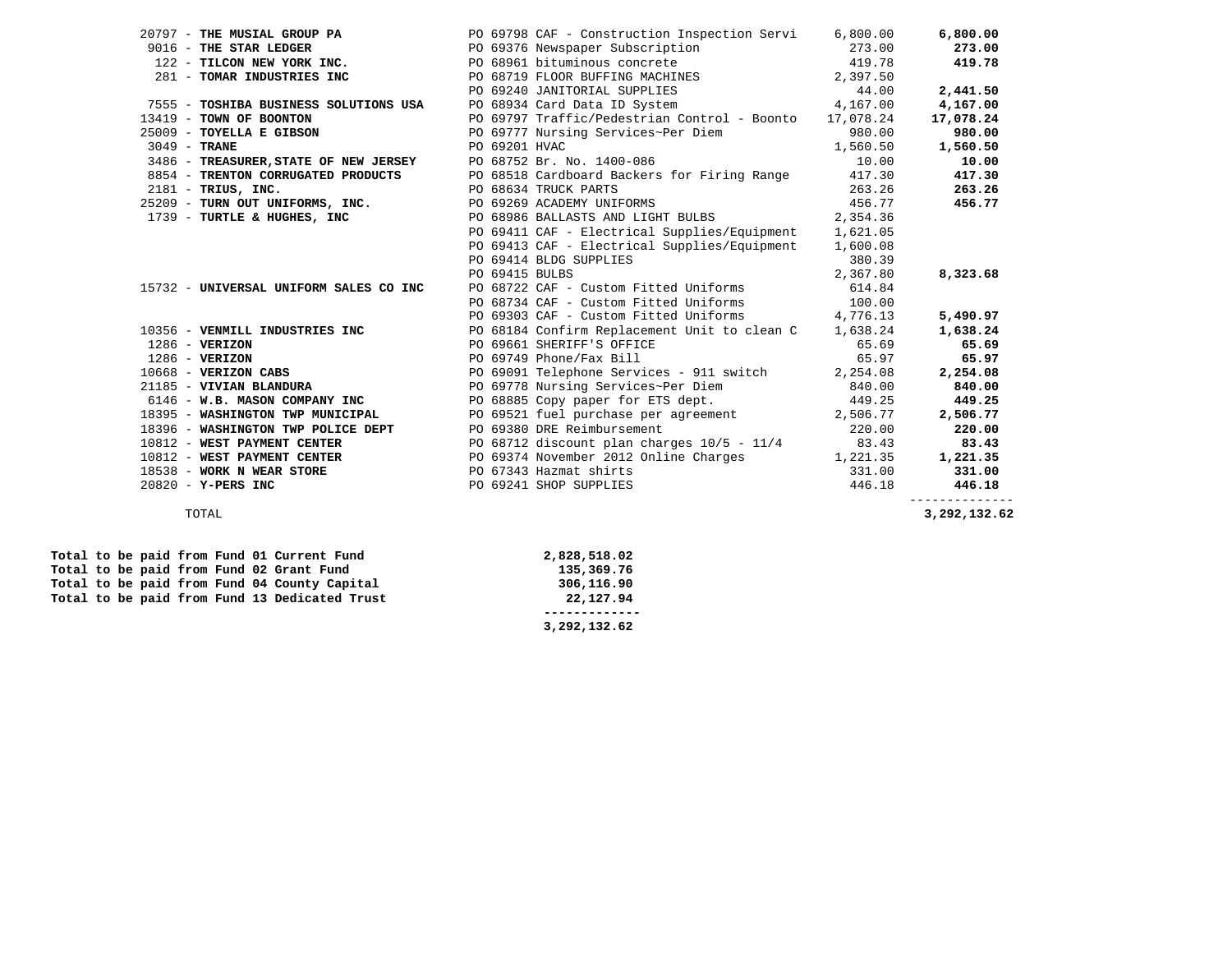### **List of Bills (Department/Account Detail) - CENTRALIZED DISBURSEMENT ACCOUNT**

| Account                            | P0 #<br>Vendor                                                      | Description                                                   | Payment         | Account Total            |
|------------------------------------|---------------------------------------------------------------------|---------------------------------------------------------------|-----------------|--------------------------|
|                                    |                                                                     | <b>Current Fund</b>                                           |                 |                          |
| <b>County Administrator</b>        |                                                                     |                                                               |                 |                          |
| 01-203-20-100100-070               | 69376 THE STAR LEDGER<br>(2012) PUBLICATION & SUBSCRIPTIONS         | Acct #10100-0004662094 - Star Ledger sub<br>TOTAL FOR ACCOUNT | 273.00          | 273.00                   |
|                                    | TOTAL for County Administrator                                      |                                                               |                 | ============<br>273.00   |
| <b>Personnel</b>                   |                                                                     |                                                               |                 |                          |
|                                    | 69047 EMBROIDME                                                     | Black Crewneck Sweatshirts                                    | 40.00           |                          |
| 01-203-20-105100-077               | 68641 LONGFELLOWS SANDWICH DELI<br>(2012) SOCIAL SERVICE COSTS      | 11/16 Blood Drive Lunch11/26 Blood Drive<br>TOTAL FOR ACCOUNT | 225.00          | 265.00                   |
| 01-203-20-105100-164               | 68190 KYOCERA MITA AMERICA, INC.<br>(2012) OFFICE MACHINES - RENTAL | 7629689-027 Kyocera Copier Lease<br>TOTAL FOR ACCOUNT         | 1,090.68        | 1,090.68                 |
|                                    | TOTAL for Personnel                                                 |                                                               |                 | ============<br>1,355.68 |
| <b>Board of Chosen Freeholders</b> |                                                                     |                                                               |                 |                          |
|                                    | 69748 RIOS' ENGRAVING                                               | Name Badges                                                   | 87.00           |                          |
|                                    | 69748 RIOS' ENGRAVING                                               | Gavel                                                         | 39.00           |                          |
|                                    | 69748 RIOS' ENGRAVING                                               | Brass Frame                                                   | 29.00           |                          |
|                                    | 69747 SODEXO INC & AFFILIATES                                       | Toss Salad                                                    | 81.00           |                          |
|                                    | 69747 SODEXO INC & AFFILIATES                                       | Chicken Francaise                                             | 187.50          |                          |
|                                    | 69747 SODEXO INC & AFFILIATES                                       | Penne Pasta 3 Trays                                           | 165.00          |                          |
|                                    | 69747 SODEXO INC & AFFILIATES                                       | Rice 2 Trays                                                  | 62.50           |                          |
|                                    | 69747 SODEXO INC & AFFILIATES                                       | Asparagus                                                     | 75.00           |                          |
|                                    | 69747 SODEXO INC & AFFILIATES                                       | Dinner Rolls                                                  | 18.00           |                          |
|                                    | 69747 SODEXO INC & AFFILIATES                                       | Assorted Pastries                                             | 100.00          |                          |
|                                    | 69747 SODEXO INC & AFFILIATES                                       | Coffee & Tea                                                  | 60.00           |                          |
|                                    | 69747 SODEXO INC & AFFILIATES<br>69747 SODEXO INC & AFFILIATES      | Water & Soda<br>Labor Cost                                    | 32.00<br>450.00 |                          |
| 01-203-20-110100-079               | (2012) SPECIAL PROJECTS                                             | TOTAL FOR ACCOUNT                                             |                 | 1,386.00                 |
|                                    |                                                                     |                                                               |                 | ============             |
|                                    | TOTAL for Board of Chosen Freeholders                               |                                                               |                 | 1,386.00                 |
| <b>County Clerk</b>                |                                                                     |                                                               |                 |                          |
| 01-203-20-120100-044               | 68951 IMAGE ACCESS CORP<br>(2012) EQUIPMENT SERVICE AGREEMENTS      | ma-kodak i9620 writer 8/5 m/f 4 hour k#3<br>TOTAL FOR ACCOUNT | 7,347.60        | 7,347.60                 |
| 01-203-20-120100-054               | 68951 IMAGE ACCESS CORP<br>(2012) MICROFILMING                      | 1-007-0000 processing of 215ft roll for<br>TOTAL FOR ACCOUNT  | 295.00          | 295.00                   |
|                                    | TOTAL for County Clerk                                              |                                                               |                 | ============<br>7,642.60 |

**County Treasurer**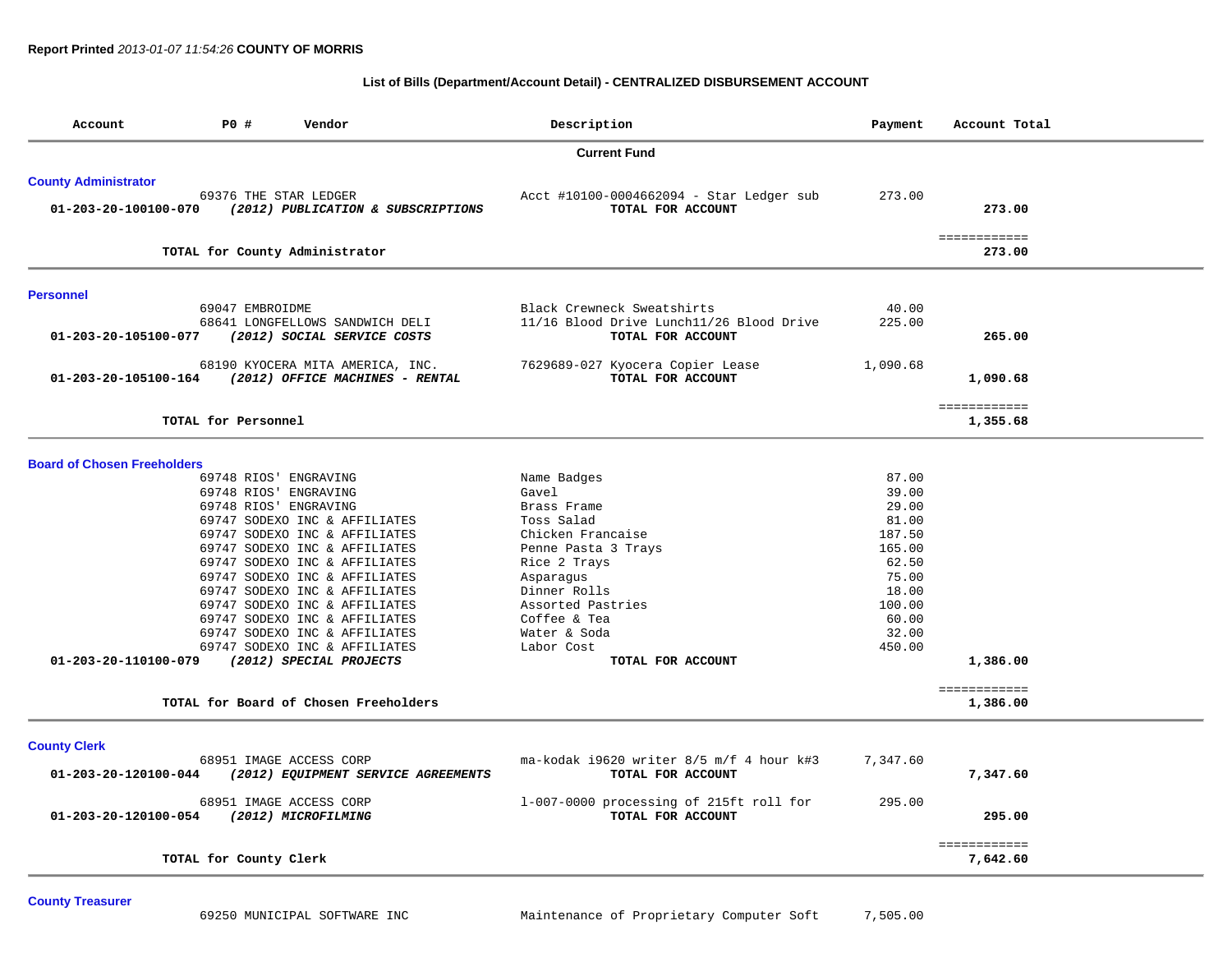| 01-203-20-130100-078<br>(2012) SOFTWARE MAINTENANCE                                         | TOTAL FOR ACCOUNT                                             |          | 7,505.00                 |
|---------------------------------------------------------------------------------------------|---------------------------------------------------------------|----------|--------------------------|
| 68830 KYOCERA MITA AMERICA, INC.<br>(2012) OFFICE MACHINES - RENTAL<br>01-203-20-130100-164 | Treasury Copier Lease for the 3rd Q 2012<br>TOTAL FOR ACCOUNT | 790.05   | 790.05                   |
| TOTAL for County Treasurer                                                                  |                                                               |          | ============<br>8,295.05 |
| <b>Purchasing Division</b>                                                                  |                                                               |          |                          |
| 69117 NIGP<br>01-203-20-130105-023<br>(2012) ASSOCIATIONS AND MEMBERSHIPS                   | 2013 RENEWAL - JAMES ABLINE, PURCHASING<br>TOTAL FOR ACCOUNT  | 330.00   | 330.00                   |
| TOTAL for Purchasing Division                                                               |                                                               |          | ============<br>330.00   |
| <b>Medical Services</b>                                                                     |                                                               |          |                          |
| 69480 CLINICAL REFERENCE LABORATORY<br>01-203-20-130115-049<br>(2012) LABORATORY SERVICES   | Testing for employees - Allan, Chan - MC<br>TOTAL FOR ACCOUNT | 390.50   | 390.50                   |
| TOTAL for Medical Services                                                                  |                                                               |          | ============<br>390.50   |
| <b>County Counsel</b>                                                                       |                                                               |          |                          |
| 67762 AMERICAN BAR ASSOC                                                                    | Dues for 2011-2012                                            | 50.00    |                          |
| 67762 AMERICAN BAR ASSOC<br>01-203-20-155100-023<br>(2012) ASSOCIATIONS AND MEMBERSHIPS     | Dues for 2012-2013<br>TOTAL FOR ACCOUNT                       | 299.25   | 349.25                   |
| 68712 WEST PAYMENT CENTER                                                                   | 1003671819 Discount plan charges: Octobe                      | 83.43    |                          |
| 01-203-20-155100-050<br>(2012) LAW BOOKS                                                    | TOTAL FOR ACCOUNT                                             |          | 83.43                    |
| 69729 BARBARULA LAW OFFICES                                                                 | Nemeth (2) Disc.                                              | 288.00   |                          |
| 69729 BARBARULA LAW OFFICES                                                                 | Nemeth (3) Disc.                                              | 36.00    |                          |
| 69729 BARBARULA LAW OFFICES                                                                 | Thomson v. Cty.                                               | 696.00   |                          |
| 69729 BARBARULA LAW OFFICES                                                                 | Lonegan                                                       | 48.00    |                          |
| 69729 BARBARULA LAW OFFICES                                                                 | Megna Disc.                                                   | 1,104.00 |                          |
| 69729 BARBARULA LAW OFFICES                                                                 | Bessler (3) Disc.                                             | 144.00   |                          |
| 69729 BARBARULA LAW OFFICES                                                                 | Bessler (2) Disc.                                             | 456.00   |                          |
| 69729 BARBARULA LAW OFFICES                                                                 | Lippman v. MCSD                                               | 120.00   |                          |
| 69729 BARBARULA LAW OFFICES                                                                 | Quinn (4) disc.                                               | 996.00   |                          |
| 69729 BARBARULA LAW OFFICES                                                                 | Ouinn (5) disc.                                               | 492.00   |                          |
| 69729 BARBARULA LAW OFFICES                                                                 | Torkos v. MCSD                                                | 84.00    |                          |
| 69729 BARBARULA LAW OFFICES                                                                 | Law $(2)$ disc.                                               | 24.00    |                          |
| 69729 BARBARULA LAW OFFICES                                                                 | Quinn (3) disc.                                               | 48.00    |                          |
| 69724 KNAPP TRIMBOLI & PRUSINOWSKI, LLC                                                     | PBA298-2011 contract                                          | 710.58   |                          |
| 69724 KNAPP TRIMBOLI & PRUSINOWSKI, LLC                                                     | ACLU Mtg                                                      | 120.00   |                          |
| 69724 KNAPP TRIMBOLI & PRUSINOWSKI, LLC                                                     | Wm. Mauro-App.fals                                            | 34.74    |                          |
| 69724 KNAPP TRIMBOLI & PRUSINOWSKI, LLC                                                     | Zienowicz-weapon                                              | 120.00   |                          |
| 69724 KNAPP TRIMBOLI & PRUSINOWSKI, LLC                                                     | Wm.Williams                                                   | 132.00   |                          |
| 69724 KNAPP TRIMBOLI & PRUSINOWSKI, LLC                                                     | James Still-Disc                                              | 24.00    |                          |
| 69724 KNAPP TRIMBOLI & PRUSINOWSKI, LLC                                                     | John Baena-Disc                                               | 756.00   |                          |
| 69724 KNAPP TRIMBOLI & PRUSINOWSKI, LLC                                                     | General                                                       | 120.00   |                          |
| 69723 THE BELL LAW GROUP, PC.                                                               | 911 Center Investigation                                      | 2,532.00 |                          |
| 01-203-20-155100-051<br>$(2012)$ LEGAL                                                      | TOTAL FOR ACCOUNT                                             |          | 9,085.32                 |
| 67762 AMERICAN BAR ASSOC                                                                    | Dues for 2009-2010                                            | 50.00    |                          |
| 67762 AMERICAN BAR ASSOC                                                                    | Dues for 2010 - 2011                                          | 50.00    |                          |
| 01-204-55-155100-511<br>COUNTY COUNSEL: 2011 OTHER EXPENSES                                 | TOTAL FOR ACCOUNT                                             |          | 100.00                   |

============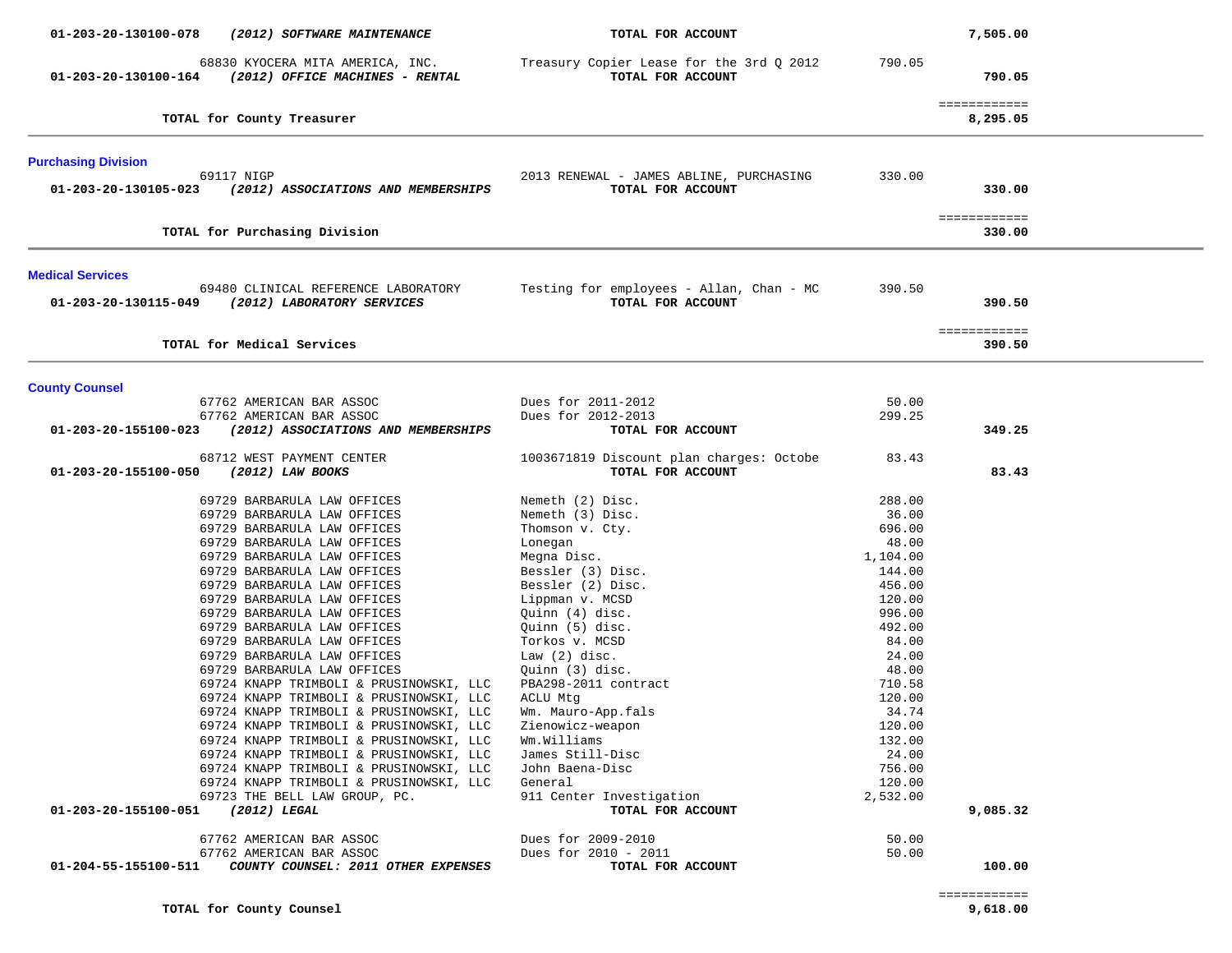| <b>County Surrogate</b>                                      |                                          |           |                          |  |
|--------------------------------------------------------------|------------------------------------------|-----------|--------------------------|--|
| 67859 LEXIS NEXIS/MATTHEW BENDER                             | 122TQC 4-1-12-4-30-12                    | 83.00     |                          |  |
| 67859 LEXIS NEXIS/MATTHEW BENDER                             | 122TQC 5-1-12-5-31-12                    | 83.00     |                          |  |
| 67859 LEXIS NEXIS/MATTHEW BENDER                             | $122TQC$ 6-1-12-6-30-12                  | 83.00     |                          |  |
| 67859 LEXIS NEXIS/MATTHEW BENDER                             | 122TOC 7-1-12-7-31-12                    | 83.00     |                          |  |
| 67859 LEXIS NEXIS/MATTHEW BENDER                             | 122TQC 8-1-12-8-31-12                    | 83.00     |                          |  |
| 67859 LEXIS NEXIS/MATTHEW BENDER                             | 122TQC 9-1-12-9-30-12                    | 83.00     |                          |  |
| 67859 LEXIS NEXIS/MATTHEW BENDER                             | 122TQC 10-1-12-10-31-12                  | 83.00     |                          |  |
| 01-203-20-160100-050<br>(2012) LAW BOOKS                     | TOTAL FOR ACCOUNT                        |           | 581.00                   |  |
|                                                              |                                          |           | ============             |  |
| TOTAL for County Surrogate                                   |                                          |           | 581.00                   |  |
| <b>Engineering</b>                                           |                                          |           |                          |  |
| 69492 RESIDEX, LLC                                           | Bait Sta, Mouse Protecta Rtu each (12/CS | 40.84     |                          |  |
| 69492 RESIDEX, LLC                                           | Fastrac Blox 4# Pail (2 pails/cs)        | 103.07    |                          |  |
| 69492 RESIDEX, LLC                                           | Contrac meal formula 174x1.5oz Packs/Cas | 123.10    |                          |  |
| 69492 RESIDEX, LLC                                           | Glue Boards, Mouse 72 MB Catchmaster 4.5 | 92.45     |                          |  |
| 69492 RESIDEX, LLC                                           | Bedlam aerosol 17 oz. can                | 115.54    |                          |  |
| 69492 RESIDEX, LLC                                           | Freight charge                           | 47.45     |                          |  |
| 01-203-20-165100-225<br>(2012) CHEMICALS & SPRAYS            | TOTAL FOR ACCOUNT                        |           | 522.45                   |  |
|                                                              |                                          |           | ============             |  |
| TOTAL for Engineering                                        |                                          |           | 522.45                   |  |
| <b>Heritage Commission</b>                                   |                                          |           |                          |  |
| 68522 THE MORRIS COUNTY TRUST                                | 2012 ANNUAL DUES/MEMBERSHIP FEE          | 25.00     |                          |  |
| 01-203-20-175100-023<br>(2012) ASSOCIATIONS AND MEMBERSHIPS  | TOTAL FOR ACCOUNT                        |           | 25.00                    |  |
| 69512 STAPLES BUSINESS ADVANTAGE                             | 7093368122 VARIOUS SUPPLIES              | 168.46    |                          |  |
| 01-203-20-175100-058<br>(2012) OFFICE SUPPLIES & STATIONERY  | TOTAL FOR ACCOUNT                        |           | 168.46                   |  |
| 68523 LAKE SHORE INDUSTRIES, INC.                            | BETHEL AME CHURCH MARKER 11/05/12        | 1,560.44  |                          |  |
| (2012) SPECIAL PROJECTS<br>01-203-20-175100-079              | TOTAL FOR ACCOUNT                        |           | 1,560.44                 |  |
| TOTAL for Heritage Commission                                |                                          |           | ============<br>1,753.90 |  |
|                                                              |                                          |           |                          |  |
| <b>PDT - General Admin</b><br>69333 MORRIS COUNTY CHAMBER OF | Registration for Deena Leary to attend 9 | 95.00     |                          |  |
| 01-203-20-180115-039<br>(2012) EDUCATION SCHOOLS & TRAINING  | TOTAL FOR ACCOUNT                        |           | 95.00                    |  |
| 68546 ENVIRONMENTAL SYSTEMS                                  | Annual Maintenance for GIS computer soft | 30,750.00 |                          |  |
| 68546 ENVIRONMENTAL SYSTEMS                                  | Annual Maintenance for GIS computer soft | 1,451.00  |                          |  |
| 01-203-20-180115-078<br>(2012) SOFTWARE MAINTENANCE          | TOTAL FOR ACCOUNT                        |           | 32,201.00                |  |
|                                                              |                                          |           | ============             |  |
| TOTAL for PDT - General Admin                                |                                          |           | 32,296.00                |  |
| <b>County Weights &amp; Measures</b>                         |                                          |           |                          |  |
| 65665 J.A. SEXAUER                                           | ACCT # 291492 RED VALVE                  | 290.74    |                          |  |
| 65665 J.A. SEXAUER                                           | PRESS BALL VALVE                         | 83.19     |                          |  |

65665 J.A. SEXAUER PRESS BALL VALVE 65665 J.A. SEXAUER **PRESS MALE ADAPTER** 46.38 65665 J.A. SEXAUER PRESS 90 ELBOW  $48.76$ <br> $4.34$ 65665 J.A. SEXAUER GALV COUPLING 183.00 65665 J.A. SEXAUER 3/4" TYPE L COPPER 183.00 65665 J.A. SEXAUER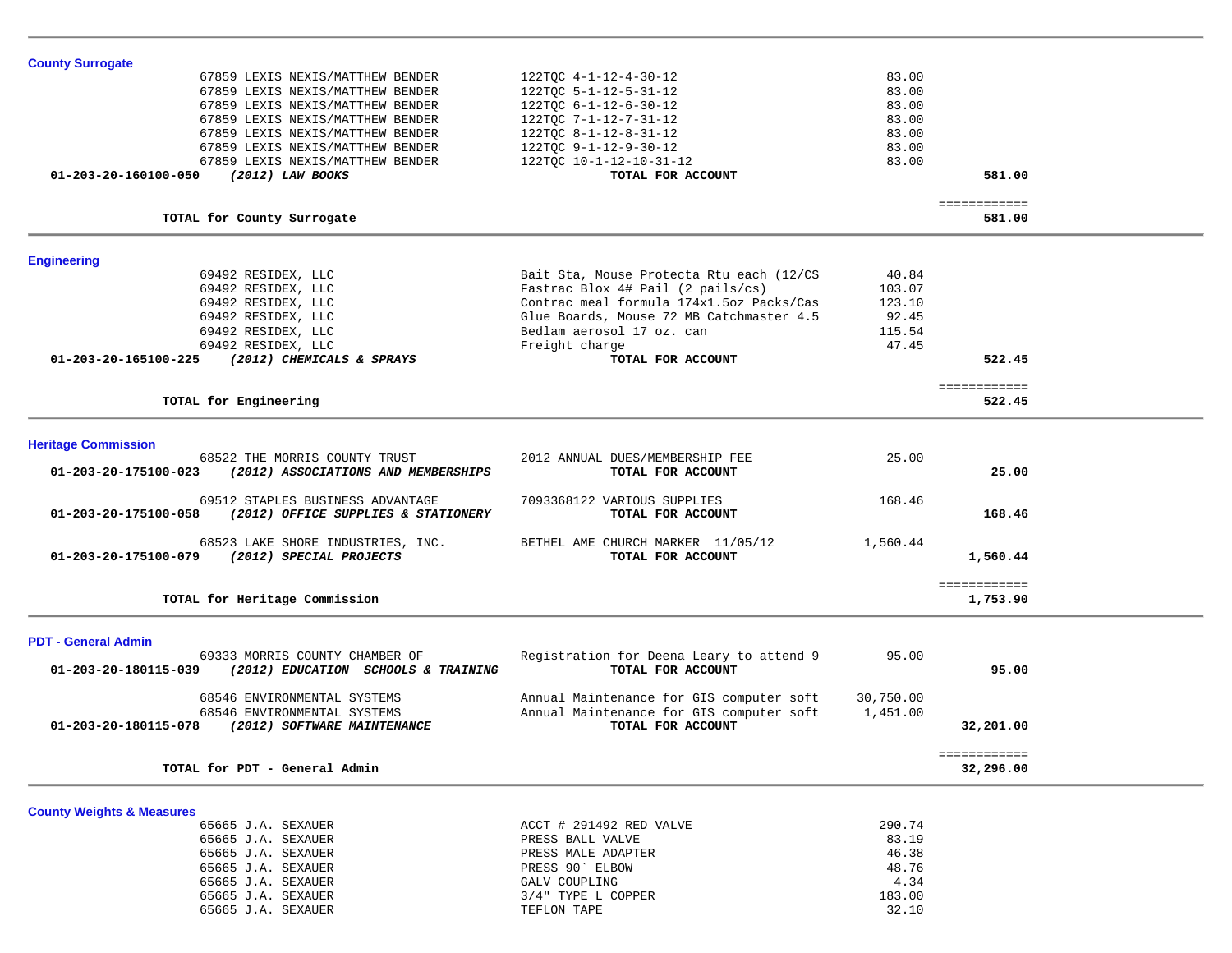| 69163 GTS WELCO<br>69176 LEGENDS CAR WASH<br>69321 CRASH DATA GROUP                                                                                                                                                                                                                        | Account #LB927 10/20-11/20/12 Helium Tan<br>Full Service Car Wash DEC 1, 2012<br>Crash Data Retrieval System Version 8 (a                                                                                                                                                                                                         | 51.74<br>14.00<br>1,350.00                                                                        |                          |  |
|--------------------------------------------------------------------------------------------------------------------------------------------------------------------------------------------------------------------------------------------------------------------------------------------|-----------------------------------------------------------------------------------------------------------------------------------------------------------------------------------------------------------------------------------------------------------------------------------------------------------------------------------|---------------------------------------------------------------------------------------------------|--------------------------|--|
| 68975 GANN LAW BOOKS<br>68975 GANN LAW BOOKS<br>69374 WEST PAYMENT CENTER<br>01-203-25-275100-050<br>(2012) LAW BOOKS                                                                                                                                                                      | 2013 Court Rules<br>Shipping<br>1000176025 November 2012 Online Charges-<br>TOTAL FOR ACCOUNT                                                                                                                                                                                                                                     | 216.00<br>8.00<br>1,221.35                                                                        | 1,445.35                 |  |
| <b>County Prosecutor's Office</b><br>68874 NATIONAL TACTICAL OFFICERS<br>01-203-25-275100-023<br>(2012) ASSOCIATIONS AND MEMBERSHIPS                                                                                                                                                       | Team Annual Renewal #51525-2013 Dues** R<br>TOTAL FOR ACCOUNT                                                                                                                                                                                                                                                                     | 150.00                                                                                            | 150.00                   |  |
| TOTAL for County Medical Examiner Office                                                                                                                                                                                                                                                   |                                                                                                                                                                                                                                                                                                                                   |                                                                                                   | 2,200.00                 |  |
| 68519 MORRISTOWN PATHOLOGY ASSOCIATES<br>01-203-25-254100-035<br>(2012) CONSULTATION FEE                                                                                                                                                                                                   | 11/9/12 NEUROPATHOLOGY CASE 14-12-0753<br>TOTAL FOR ACCOUNT                                                                                                                                                                                                                                                                       | 400.00                                                                                            | 400.00<br>============   |  |
| <b>County Medical Examiner Office</b><br>69051 MICHALSKI FUNERAL HOME<br>69049 MICHALSKI FUNERAL HOME<br>$(2012)$ CARTAGE<br>01-203-25-254100-030                                                                                                                                          | CASE 14-12-0632 DEC 6, 2012<br>CASE 14-12-0256 dated 12/06/12<br>TOTAL FOR ACCOUNT                                                                                                                                                                                                                                                | 900.00<br>900.00                                                                                  | 1,800.00                 |  |
| TOTAL for Communications Center                                                                                                                                                                                                                                                            |                                                                                                                                                                                                                                                                                                                                   |                                                                                                   | ============<br>325.00   |  |
| <b>Communications Center</b><br>69088 THE INSTITUTE FOR FORENSIC<br>01-203-25-252105-189<br>$(2012)$ MEDICAL                                                                                                                                                                               | Psychological Examinations and Reports f<br>TOTAL FOR ACCOUNT                                                                                                                                                                                                                                                                     | 325.00                                                                                            | 325.00                   |  |
| TOTAL for Office of Emergency Management                                                                                                                                                                                                                                                   |                                                                                                                                                                                                                                                                                                                                   |                                                                                                   | ============<br>4,294.47 |  |
| 68934 TOSHIBA BUSINESS SOLUTIONS USA<br>01-203-25-252100-059<br>(2012) OTHER GENERAL EXPENSES                                                                                                                                                                                              | ID System Hardware Maintenance<br>TOTAL FOR ACCOUNT                                                                                                                                                                                                                                                                               | 4,167.00                                                                                          | 4,167.00                 |  |
| <b>Office of Emergency Management</b><br>68761 GLOBALSTAR USA<br>01-203-25-252100-031<br>(2012) CELLULAR PHONES/PAGERS                                                                                                                                                                     | 1.10028322 Morris County OEM Satellite P<br>TOTAL FOR ACCOUNT                                                                                                                                                                                                                                                                     | 127.47                                                                                            | 127.47                   |  |
| TOTAL for County Weights & Measures                                                                                                                                                                                                                                                        |                                                                                                                                                                                                                                                                                                                                   |                                                                                                   | ============<br>1,286.06 |  |
| 65665 J.A. SEXAUER<br>65665 J.A. SEXAUER<br>65665 J.A. SEXAUER<br>65665 J.A. SEXAUER<br>65665 J.A. SEXAUER<br>65665 J.A. SEXAUER<br>65665 J.A. SEXAUER<br>65665 J.A. SEXAUER<br>65665 J.A. SEXAUER<br>65665 J.A. SEXAUER<br>65665 J.A. SEXAUER<br>(2012) EQUIPMENT<br>01-203-22-201100-258 | PRO PRESS FEMALE<br>PRO PRESS FEMALE ADAPTOR 2"<br>PRO PRESS RED COUPLING 2X1.5<br>PRO PRESS RED FITTING 2X1.5<br>SHIPPING<br>PRO PRESS RED COUP 4X2<br>PRO PRESS RED COUP 2X11/2<br>PRO PRESS TEE 11/2X11/2X3/4<br>PRO PRESS COUPLING W/OSTP 1-1/2<br>LH COPPER TBG 1-1/2X10<br>PRO PRESS FEMALE ADAPRER 2"<br>TOTAL FOR ACCOUNT | 54.44<br>46.51<br>22.22<br>13.78<br>18.57<br>116.31<br>29.97<br>37.56<br>22.57<br>189.11<br>46.51 | 1,286.06                 |  |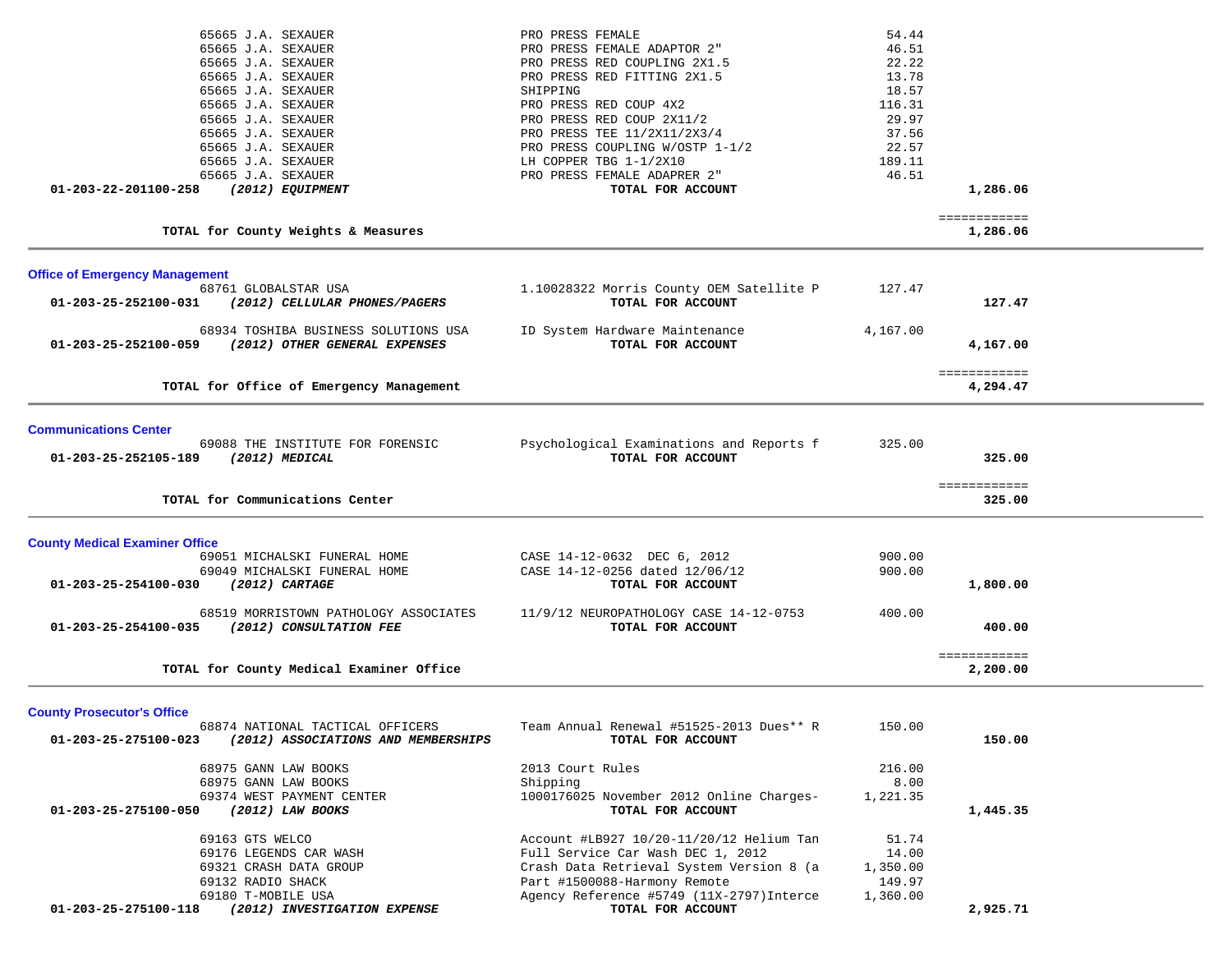| <b>County Jail</b>                                                                                                                                                                                                                           |                                                                                                                                                                                                                                            |           |
|----------------------------------------------------------------------------------------------------------------------------------------------------------------------------------------------------------------------------------------------|--------------------------------------------------------------------------------------------------------------------------------------------------------------------------------------------------------------------------------------------|-----------|
| $01-203-25-280100-039$ (2012) EDUCATION SCHOOLS & TRAINING                                                                                                                                                                                   | 68223 CROSS COUNTRY EDUCATION, LLC TRAINING FOR M.DEMARTINEZ DATED 12.17.12 169.00<br>TOTAL FOR ACCOUNT                                                                                                                                    | 169.00    |
| 69330 CARRIER CORPORATION<br>01-203-25-280100-044 (2012) EQUIPMENT SERVICE AGREEMENTS                                                                                                                                                        | HVAC CONTRACT PAYMENT FROM $12/1/12$ TO 2/ 5,935.00<br>TOTAL FOR ACCOUNT                                                                                                                                                                   | 5,935.00  |
|                                                                                                                                                                                                                                              | 69331 ACME AMERICAN REPAIRS INC. THE REPLACEMENT OF EVAPORATOR COIL FOR FRIDG 2,426.80                                                                                                                                                     |           |
|                                                                                                                                                                                                                                              |                                                                                                                                                                                                                                            |           |
|                                                                                                                                                                                                                                              |                                                                                                                                                                                                                                            |           |
|                                                                                                                                                                                                                                              |                                                                                                                                                                                                                                            |           |
|                                                                                                                                                                                                                                              |                                                                                                                                                                                                                                            |           |
|                                                                                                                                                                                                                                              |                                                                                                                                                                                                                                            |           |
|                                                                                                                                                                                                                                              |                                                                                                                                                                                                                                            |           |
| 0331 EDMUND M. KRAMER<br>69301 EDMUND M. KRAMER<br>68988 ELEVATOR MAINTENANCE CORP<br>68988 ELEVATOR MAINTENANCE CORP<br>68988 ELEVATOR MAINTENANCE CORP<br>68231 FIRE AND SECURITY TECHNOLOGIES<br>68231 FIRE AND SECURITY TECHNOLOGIES<br> |                                                                                                                                                                                                                                            | 4,912.13  |
| 68990 QUENCH USA                                                                                                                                                                                                                             |                                                                                                                                                                                                                                            |           |
| 01-203-25-280100-147 (2012) WATER                                                                                                                                                                                                            | WATER COOLER RENT FOR 7 COOLERS FOR DEC. 284.00<br><b>TOTAL FOR ACCOUNT</b>                                                                                                                                                                | 284.00    |
|                                                                                                                                                                                                                                              |                                                                                                                                                                                                                                            |           |
|                                                                                                                                                                                                                                              |                                                                                                                                                                                                                                            |           |
|                                                                                                                                                                                                                                              |                                                                                                                                                                                                                                            |           |
| 68987 KYOCERA MITA AMERICA, INC. LEASE PAYMENTS FOR COPIERS IN RECORDS, IA 68987 KYOCERA MITA AMERICA, INC. LEASE PAYMENT FOR COPIER IN SHIFT COMMAN 68987 KYOCERA MITA AMERICA, INC. LEASE PAYMENT FOR COPIER IN INTAKE FROM                |                                                                                                                                                                                                                                            | 4,023.20  |
|                                                                                                                                                                                                                                              |                                                                                                                                                                                                                                            |           |
|                                                                                                                                                                                                                                              |                                                                                                                                                                                                                                            |           |
|                                                                                                                                                                                                                                              |                                                                                                                                                                                                                                            |           |
|                                                                                                                                                                                                                                              |                                                                                                                                                                                                                                            |           |
|                                                                                                                                                                                                                                              |                                                                                                                                                                                                                                            |           |
|                                                                                                                                                                                                                                              |                                                                                                                                                                                                                                            |           |
| 01-203-25-280100-185 (2012) FOOD                                                                                                                                                                                                             | 68732 ARAMARK CORRECTIONAL SERVICES<br>69328 ARAMARK CORRECTIONAL SERVICES<br>69328 ARAMARK CORRECTIONAL SERVICES<br>69328 ARAMARK CORRECTIONAL SERVICES<br>69328 ARAMARK CORRECTIONAL SERVICES<br>69328 ARAMARK CORRECTIONAL SERVICES<br> | 32,523.74 |
|                                                                                                                                                                                                                                              |                                                                                                                                                                                                                                            |           |
|                                                                                                                                                                                                                                              |                                                                                                                                                                                                                                            |           |
|                                                                                                                                                                                                                                              |                                                                                                                                                                                                                                            |           |
|                                                                                                                                                                                                                                              |                                                                                                                                                                                                                                            |           |
|                                                                                                                                                                                                                                              |                                                                                                                                                                                                                                            |           |
|                                                                                                                                                                                                                                              |                                                                                                                                                                                                                                            |           |
|                                                                                                                                                                                                                                              |                                                                                                                                                                                                                                            |           |
|                                                                                                                                                                                                                                              |                                                                                                                                                                                                                                            |           |
|                                                                                                                                                                                                                                              |                                                                                                                                                                                                                                            |           |
|                                                                                                                                                                                                                                              |                                                                                                                                                                                                                                            |           |
|                                                                                                                                                                                                                                              |                                                                                                                                                                                                                                            |           |
|                                                                                                                                                                                                                                              |                                                                                                                                                                                                                                            |           |
|                                                                                                                                                                                                                                              |                                                                                                                                                                                                                                            |           |
|                                                                                                                                                                                                                                              |                                                                                                                                                                                                                                            |           |
|                                                                                                                                                                                                                                              |                                                                                                                                                                                                                                            |           |
|                                                                                                                                                                                                                                              |                                                                                                                                                                                                                                            |           |
|                                                                                                                                                                                                                                              |                                                                                                                                                                                                                                            |           |
|                                                                                                                                                                                                                                              |                                                                                                                                                                                                                                            |           |
| 01-203-25-280100-189 (2012) MEDICAL                                                                                                                                                                                                          | TOTAL FOR ACCOUNT                                                                                                                                                                                                                          | 29,488.39 |
|                                                                                                                                                                                                                                              |                                                                                                                                                                                                                                            |           |

============

**TOTAL for County Prosecutor's Office 9,927.31**

## **01-203-25-275100-121** *(2012) WITNESS FEES AND MILEAGE* **TOTAL FOR ACCOUNT 5,406.25**

# 69389 DANIEL P GREENFIELD MD MPH MS Account #9507-11\*\*\*Assistant Prosecutor 5,406.25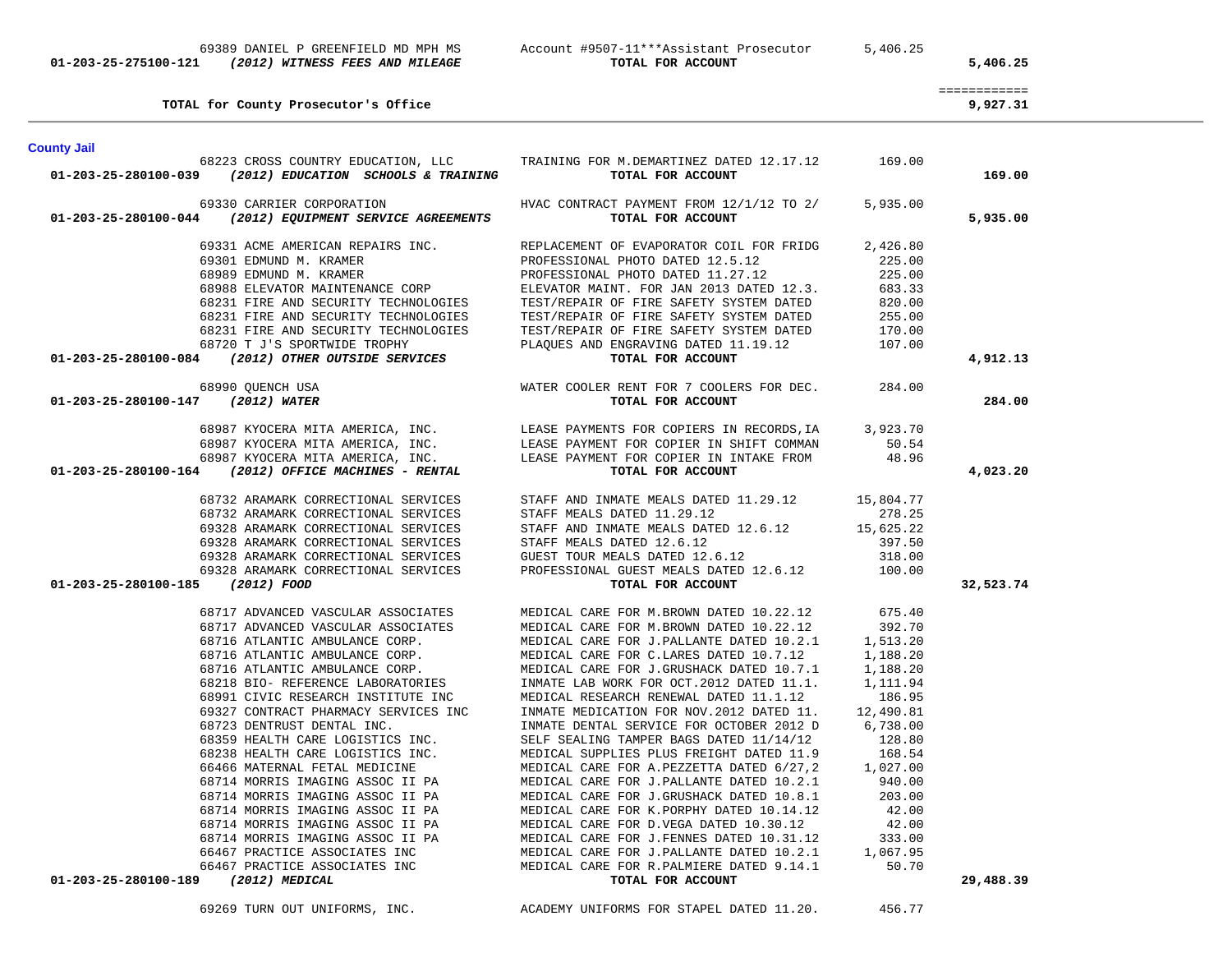| TOTAL for County Youth Detention Facilit                                                                                  |                                                                                            |                  | 405.33                    |  |
|---------------------------------------------------------------------------------------------------------------------------|--------------------------------------------------------------------------------------------|------------------|---------------------------|--|
| 63861 AIRTEO SYSTEMS<br>01-203-25-281100-262<br>(2012) MACHINERY REPAIRS & PARTS                                          | Air lock door repair and parts<br>TOTAL FOR ACCOUNT                                        | 235.33           | 235.33<br>============    |  |
| <b>County Youth Detention Facilit</b><br>68386 LIFESAVERS INC<br>01-203-25-281100-039 (2012) EDUCATION SCHOOLS & TRAINING | BLS for the Healthcare Provider course--<br>TOTAL FOR ACCOUNT                              | 170.00           | 170.00                    |  |
| TOTAL for County Jail                                                                                                     |                                                                                            |                  | ============<br>88,395.60 |  |
| 68736 GRAINGER<br>01-203-25-280100-262 (2012) MACHINERY REPAIRS & PARTS                                                   | BELTS FOR MACHINERY DATED 11.26.12 49.13<br>TOTAL FOR ACCOUNT                              |                  | 49.13                     |  |
| 68733 JERSEY PAPER PLUS INC<br>01-203-25-280100-252 (2012) JANITORIAL SUPPLIES                                            | RAGS DATED 11.29.12<br>TOTAL FOR ACCOUNT                                                   | 136.00           | 136.00                    |  |
| 68986 TURTLE & HUGHES, INC<br>01-203-25-280100-249<br>(2012) BLDG MAINTENANCE SUPPLIES                                    | LIGHT BULBS DATED 11.30.12<br>TOTAL FOR ACCOUNT                                            | 840.00           | 4,927.27                  |  |
| 68719 TOMAR INDUSTRIES INC<br>68986 TURTLE & HUGHES, INC                                                                  | 2 FLOOR BUFFING MACHINES DATED 11.1.12 2,397.50<br>BALLASTS AND LIGHT BULBS DATED 11.29.12 | 1,514.36         |                           |  |
| 69299 MORRISTOWN LUMBER &<br>69299 MORRISTOWN LUMBER &                                                                    | MISC. MAINT. SUPPLIES DATED 11.5.12<br>MISC. MAINT. SUPPLIES DATED 11.29.12 153.23         | 22.18            |                           |  |
| 69303 UNIVERSAL UNIFORM SALES CO INC<br>$01 - 203 - 25 - 280100 - 202$<br>(2012) UNIFORM AND ACCESSORIES                  | UNIFORMS FOR PALMIERI DATED 11.30.12<br>TOTAL FOR ACCOUNT                                  | 646.65           | 5,947.74                  |  |
| 69303 UNIVERSAL UNIFORM SALES CO INC<br>69303 UNIVERSAL UNIFORM SALES CO INC                                              | UNIFORMS FOR PROVENZANO DATED 11.30.12<br>UNIFORMS FOR LEWIS DATED 11.30.12                | 646.65<br>646.65 |                           |  |
| 69303 UNIVERSAL UNIFORM SALES CO INC<br>69303 UNIVERSAL UNIFORM SALES CO INC                                              | UNIFORMS FOR MORGAN DATED 11.30.12<br>UNIFORMS FOR CAROVILLANO DATED 11.30.12              | 646.65<br>646.65 |                           |  |
| 69303 UNIVERSAL UNIFORM SALES CO INC<br>69303 UNIVERSAL UNIFORM SALES CO INC                                              | UNIFORMS FOR JOHNSON DATED 11.30.12<br>UNIFORMS FOR GARCIA DATED 11.30.12                  | 646.65<br>646.65 |                           |  |
| 68722 UNIVERSAL UNIFORM SALES CO INC<br>69303 UNIVERSAL UNIFORM SALES CO INC                                              | UNIFORMS FOR DORIETY DATED 11.21.12<br>UNIFORMS FOR THERIAULT DATED 11.30.12               | 505.43<br>249.58 |                           |  |
| 68734 UNIVERSAL UNIFORM SALES CO INC<br>68722 UNIVERSAL UNIFORM SALES CO INC                                              | UNIFORMS FOR DAVIDEK DATED 11.27.12<br>UNIFORMS FOR DORIETY DATED 11.21.12                 | 100.00<br>109.41 |                           |  |

### **Road Repairs**

| 69298 SPACE FARMS INC                              | deer carcass removal $11/1-11/30/2012$ | 6,174.00 |          |
|----------------------------------------------------|----------------------------------------|----------|----------|
| (2012) CONTRACTED SERVICES<br>01-203-26-290100-036 | TOTAL FOR ACCOUNT                      |          | 6,174.00 |
| 69521 WASHINGTON TWP MUNICIPAL                     | 4th quarter fuel                       | 2,506.77 |          |
| 01-203-26-290100-140<br>(2012) GAS PURCHASES       | TOTAL FOR ACCOUNT                      |          | 2,506.77 |
| 69135 CENTURYLINK                                  | 310111021 11/25/2012                   | 149.80   |          |
| (2012) TELEPHONE<br>01-203-26-290100-146           | TOTAL FOR ACCOUNT                      |          | 149.80   |
| 68962 BUDD LAKE DINER                              | meals $5/10-12/2/2012$                 | 50.00    |          |
| 68962 BUDD LAKE DINER                              | 15% gratuity                           | 7.50     |          |
| 68968 LONG VALLEY PIZZA                            | meals $11/24-12/3/2012$                | 70.00    |          |
| 68968 LONG VALLEY PIZZA                            | 15% gratuity                           | 10.50    |          |
| 68967 RED BARN RESTAURANT                          | meals                                  | 70.00    |          |
| 68967 RED BARN RESTAURANT                          | 15% gratuity                           | 10.50    |          |
| 69125 KINGS KID DELI                               | meals $9/17-11/30/2012$                | 40.00    |          |
| 69125 KINGS KID DELI                               | 15% gratuity                           | 6.00     |          |
| 01-203-26-290100-188<br>$(2012)$ MEALS             | TOTAL FOR ACCOUNT                      |          | 264.50   |
| 68961 TILCON NEW YORK INC.                         | $I - 5$                                | 56.82    |          |
| 68961 TILCON NEW YORK INC.                         | $I - 5$                                | 362.96   |          |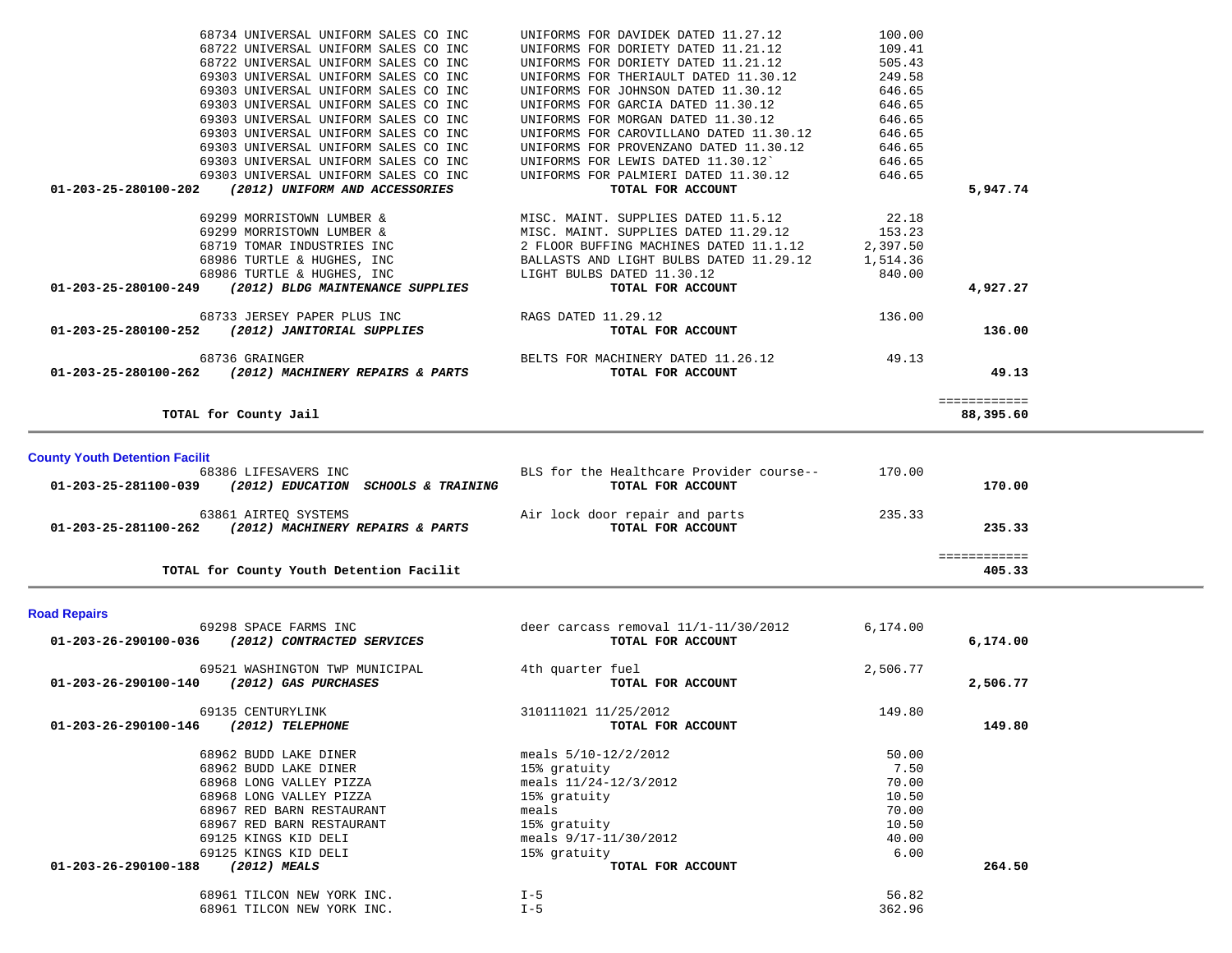| 01-203-26-290100-222           | (2012) BITUMINOUS CONCRETE                                               | TOTAL FOR ACCOUNT                                                                  |                    | 419.78       |  |
|--------------------------------|--------------------------------------------------------------------------|------------------------------------------------------------------------------------|--------------------|--------------|--|
|                                |                                                                          | snow removal 11/7-11/8/2012                                                        | 1,700.00           |              |  |
|                                |                                                                          | snoe removal $11/27/2012$                                                          | 1,200.00           |              |  |
|                                | 01-203-26-290100-228 (2012) CONTRACTED SNOW/ICE REMOVAL                  | TOTAL FOR ACCOUNT                                                                  |                    | 2,900.00     |  |
|                                |                                                                          |                                                                                    |                    |              |  |
|                                | 69491 GARDEN STATE HIGHWAY                                               | white on green, steel tube, universal cap 55.39                                    |                    |              |  |
| 01-203-26-290100-238           | (2012) SIGNAGE                                                           | TOTAL FOR ACCOUNT                                                                  |                    | 55.39        |  |
|                                |                                                                          |                                                                                    |                    |              |  |
|                                | 68960 GRAINGER<br>69133 SHEAFFER SUPPLY, INC.                            | sds max demolition hammers                                                         | 1,002.40           |              |  |
|                                |                                                                          | core bit sds max                                                                   | 280.85             |              |  |
|                                | $01 - 203 - 26 - 290100 - 246$ (2012) TOOLS - OTHERS                     | TOTAL FOR ACCOUNT                                                                  |                    | 1,283.25     |  |
|                                | 69134 GRINNELL RECYCLING INC.                                            | disposable recycling 11/16-11/26/2012                                              | 279.76             |              |  |
|                                | 69134 GRINNELL RECYCLING INC.                                            |                                                                                    | 299.00             |              |  |
|                                | 69134 GRINNELL RECYCLING INC.                                            |                                                                                    | 244.15             |              |  |
|                                | 69134 GRINNELL RECYCLING INC.                                            |                                                                                    | 374.40             |              |  |
|                                | 69134 GRINNELL RECYCLING INC.                                            |                                                                                    | 296.40             |              |  |
|                                | 69124 MORRISTOWN LUMBER &                                                | sheathing, crystal clear reveal<br>TOTAL FOR ACCOUNT                               | 30.48              |              |  |
|                                | 01-203-26-290100-260 (2012) CONSTRUCTION MATERIALS                       | TOTAL FOR ACCOUNT                                                                  |                    | 1,524.19     |  |
|                                |                                                                          |                                                                                    |                    |              |  |
|                                |                                                                          |                                                                                    |                    | ============ |  |
|                                | TOTAL for Road Repairs                                                   |                                                                                    |                    | 15,277.68    |  |
|                                |                                                                          |                                                                                    |                    |              |  |
| <b>Shade Tree Commission</b>   |                                                                          |                                                                                    |                    |              |  |
|                                | 69489 NATURE'S CHOICE CORPORATION                                        | stumps                                                                             | 125.00             |              |  |
|                                | $01-203-26-300100-098$ (2012) OTHER OPERATING&REPAIR SUPPLY              | TOTAL FOR ACCOUNT                                                                  |                    | 125.00       |  |
|                                |                                                                          |                                                                                    |                    |              |  |
|                                |                                                                          |                                                                                    |                    | ============ |  |
|                                | TOTAL for Shade Tree Commission                                          |                                                                                    |                    | 125.00       |  |
|                                |                                                                          |                                                                                    |                    |              |  |
|                                |                                                                          |                                                                                    |                    |              |  |
| <b>Buildings &amp; Grounds</b> |                                                                          |                                                                                    |                    |              |  |
|                                | 69201 TRANE                                                              | RE: OTA - HVAC/ 11-19-12                                                           | 1,560.50           |              |  |
|                                | 01-203-26-310100-044 (2012) EQUIPMENT SERVICE AGREEMENTS                 | TOTAL FOR ACCOUNT                                                                  |                    | 1,560.50     |  |
|                                |                                                                          |                                                                                    |                    |              |  |
|                                | 69501 MORRIS COUNTY FARMS INC                                            | W067901/ RE: HOLIDAY DECOR/ 12-05-12                                               | 51.00              |              |  |
|                                | 69501 MORRIS COUNTY FARMS INC                                            | WO67901/ RE: HOLIDAY DECOR/ 12-03-12                                               | 2,184.00           |              |  |
|                                | 01-203-26-310100-098 (2012) OTHER OPERATING&REPAIR SUPPLY                | TOTAL FOR ACCOUNT                                                                  |                    | 2,235.00     |  |
|                                | 69507 MORRIS BRICK AND STONE CO.                                         |                                                                                    | 63.00              |              |  |
|                                | 69507 MORRIS BRICK AND STONE CO.                                         | WO67492/ RE: MASON/ 11-19-12                                                       | 94.50              |              |  |
|                                | 69507 MORRIS BRICK AND STONE CO.                                         | W067492/ RE: MASON/ 11-29-12<br>WO67492/ RE: MASON/ 11-29-12                       | 94.50              |              |  |
|                                | 69507 MORRIS BRICK AND STONE CO.                                         | W067492/ RE: MASON/ 11-29-12                                                       | 31.50              |              |  |
|                                | 01-203-26-310100-223 (2012) BUILDING REPAIRS                             | TOTAL FOR ACCOUNT                                                                  |                    | 283.50       |  |
|                                |                                                                          |                                                                                    |                    |              |  |
|                                | 69414 TURTLE & HUGHES, INC                                               | WO67715/ RE: BLDG SUPPLIES/ 10-24-12                                               | 112.46             |              |  |
|                                | 69414 TURTLE & HUGHES, INC                                               | WO67759/ RE: BLDG SUPPLIES/ 11-08-12                                               | 267.93             |              |  |
|                                | 01-203-26-310100-249 (2012) BLDG MAINTENANCE SUPPLIES                    | TOTAL FOR ACCOUNT                                                                  |                    | 380.39       |  |
|                                |                                                                          |                                                                                    |                    |              |  |
|                                | 69509 BINSKY & SNYDER SERVICES LLC<br>69509 BINSKY & SNYDER SERVICES LLC | RE: CTY GRG/ 11-03-12<br>RE: 16 HIGHVIEW/ 11-06-12                                 | 847.49<br>3,053.92 |              |  |
|                                | 69509 BINSKY & SNYDER SERVICES LLC                                       | RE: PROSECUTOR/ 11-08-12                                                           | 61.83              |              |  |
|                                | 69509 BINSKY & SNYDER SERVICES LLC                                       | $RE:$ ADMIN - CH/ 11-23-12                                                         | 387.22             |              |  |
| 01-203-26-310100-264           | <i>(2012) HEAT &amp; A/C</i>                                             | TOTAL FOR ACCOUNT                                                                  |                    | 4,350.46     |  |
|                                |                                                                          |                                                                                    |                    |              |  |
|                                | 69413 TURTLE & HUGHES, INC                                               | W067871/ RE: LAW & PUB SAFETY/ 11-28-12                                            | 540.81             |              |  |
|                                | 69413 TURTLE & HUGHES, INC                                               | WO67814/ RE: STOCK/ 11-30-12                                                       | 859.51             |              |  |
|                                | 69413 TURTLE & HUGHES, INC                                               | WO67913/ RE: K-9/ 11-30-12                                                         | 199.76             |              |  |
|                                | 69411 TURTLE & HUGHES, INC                                               | W067763/ RE: BRIDGE/ 11-13-12                                                      | 149.81             |              |  |
|                                | 69411 TURTLE & HUGHES, INC<br>69411 TURTLE & HUGHES, INC                 | W067872/ RE: LAW & PUB SAFETY/ 11-21-12<br>W067872/ RE: LAW & PUB SAFETY/ 11-21-12 | 107.97<br>460.19   |              |  |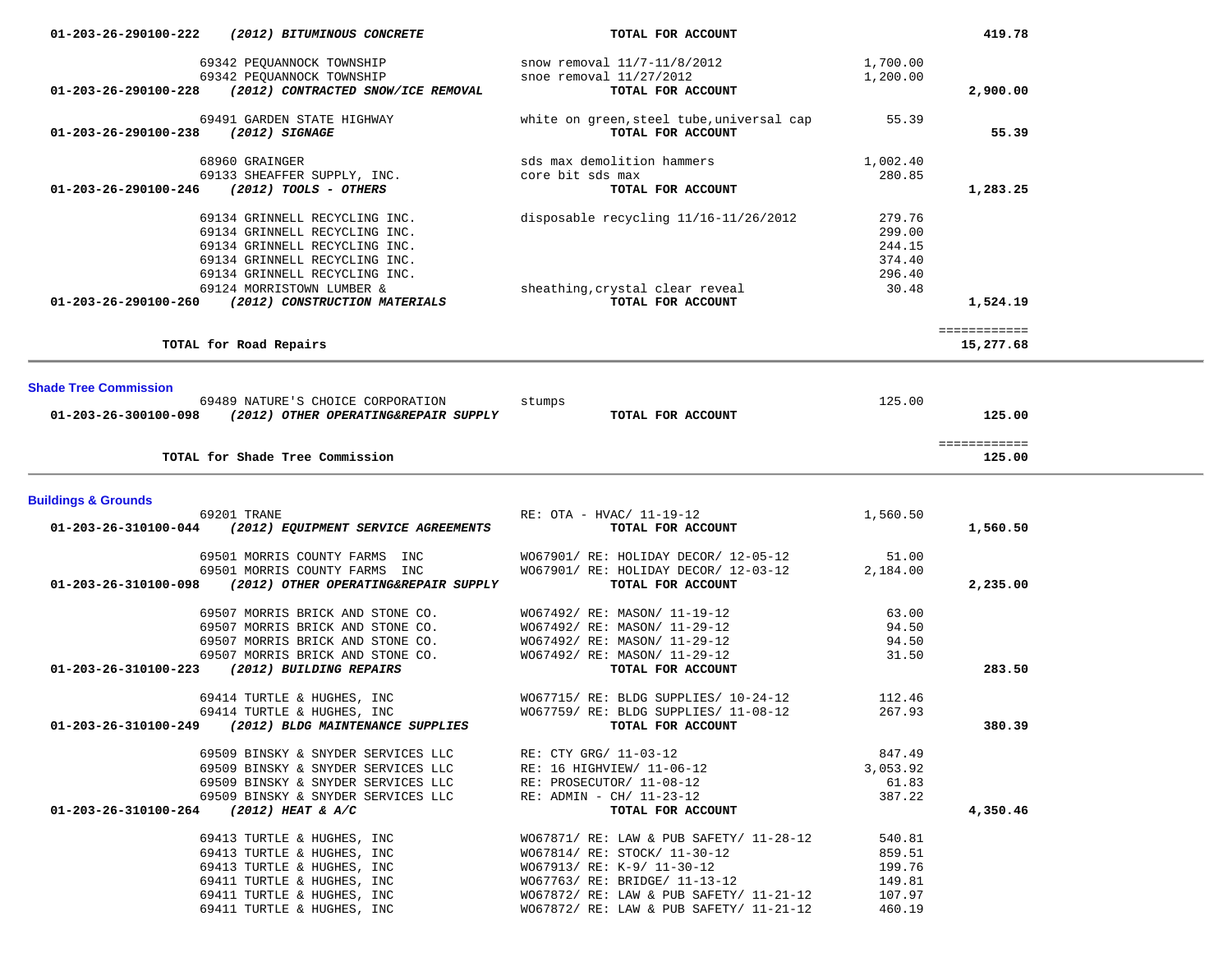| 69411 TURTLE & HUGHES, INC                                   | W067882/ RE: K-9/ 11-26-12                    | 336.11   |                           |  |
|--------------------------------------------------------------|-----------------------------------------------|----------|---------------------------|--|
| 69411 TURTLE & HUGHES, INC                                   | W067872/ RE: LAW & PUB SAFETY/ 11-28-12       | 95.18    |                           |  |
| 69411 TURTLE & HUGHES, INC                                   | WO67882/ RE: K-9/ 11-28-12                    | 122.90   |                           |  |
| 69411 TURTLE & HUGHES, INC                                   | W067751/ RE: STOCK/ 11-05-12                  | 215.58   |                           |  |
| 69415 TURTLE & HUGHES, INC                                   | W067468/ RE: STOCK/ 11-26-12                  | 168.90   |                           |  |
| 69415 TURTLE & HUGHES, INC                                   | W067468/ RE: STOCK/ 11-26-12                  | 27.50    |                           |  |
| 69415 TURTLE & HUGHES, INC                                   | W067468/ RE: STOCK/ 11-28-12                  | 1,898.40 |                           |  |
| 69415 TURTLE & HUGHES, INC                                   | W067655/ RE: STOCK/ 11-28-12                  | 273.00   |                           |  |
| (2012) ELECTRICAL<br>01-203-26-310100-265                    | TOTAL FOR ACCOUNT                             |          | 5,588.93                  |  |
|                                                              |                                               |          |                           |  |
| TOTAL for Buildings & Grounds                                |                                               |          | ============<br>14,398.78 |  |
| <b>Motor Services Center</b>                                 |                                               |          |                           |  |
| 68612 AW DIRECT                                              | RAINSUIT                                      | 270.68   |                           |  |
| 68612 AW DIRECT                                              | OVERBOOT                                      | 19.99    |                           |  |
| 68612 AW DIRECT                                              | RAINSUIT                                      | 61.80    |                           |  |
| 68612 AW DIRECT                                              | RAINSUIT                                      | 49.99    |                           |  |
| 69229 MCMASTER-CARR SUPPLY CO                                | DROP LIGHT BULB                               | 72.26    |                           |  |
| 68155 SGS TESTCOM INC                                        | MONTHLY INSPECTION MAINTENANCE, NOVEMBER      | 189.41   |                           |  |
| 68611 ATLAS DISPOSAL OPTIONS INC                             | USED OIL FILTER REMOVAL                       | 225.00   |                           |  |
| 68631 SNAP ON INDUSTRIAL                                     | LOCK FOR TOOL BOX                             | 22.15    |                           |  |
| 69236 SHEAFFER SUPPLY, INC.                                  | NUT                                           | 19.75    |                           |  |
| 69241 Y-PERS INC                                             |                                               |          |                           |  |
|                                                              | SORBENT PAD, RAGS<br>TOTAL FOR ACCOUNT        | 446.18   |                           |  |
| 01-203-26-315100-098 (2012) OTHER OPERATING&REPAIR SUPPLY    |                                               |          | 1,377.21                  |  |
| 69219 AMERICAN WEAR INC.                                     | UNIFORMS                                      | 216.74   |                           |  |
| 69219 AMERICAN WEAR INC.                                     | UNIFORMS & MATS                               | 266.73   |                           |  |
| 01-203-26-315100-207 (2012) UNIFORM & CLOTHING ALLOWANCE     | TOTAL FOR ACCOUNT                             |          | 483.47                    |  |
| 69225 CRAFT OIL CORP                                         | 5W30 OIL                                      | 654.93   |                           |  |
| 01-203-26-315100-232 (2012) LUBRICANTS & ANTI FREEZE         | TOTAL FOR ACCOUNT                             |          | 654.93                    |  |
| 69217 GOODYEAR AUTO SERVICE                                  | TIRES                                         | 628.68   |                           |  |
| 69217 GOODYEAR AUTO SERVICE                                  | TIRES                                         | 155.25   |                           |  |
| 69217 GOODYEAR AUTO SERVICE                                  | TIRES                                         | 155.25   |                           |  |
| 69217 GOODYEAR AUTO SERVICE                                  | TIRES                                         | 363.84   |                           |  |
| 01-203-26-315100-245 (2012) TIRES                            | TOTAL FOR ACCOUNT                             |          | 1,303.02                  |  |
| 69240 TOMAR INDUSTRIES INC                                   | <b>GLASS CLEANER</b>                          | 44.00    |                           |  |
| 01-203-26-315100-252 (2012) JANITORIAL SUPPLIES              | TOTAL FOR ACCOUNT                             |          | 44.00                     |  |
|                                                              |                                               |          |                           |  |
| 69227 DOVER BRAKE & CLUTCH CO INC                            | ROC CAST KIT, 3636 BRAKE                      | 190.19   |                           |  |
| 69227 DOVER BRAKE & CLUTCH CO INC                            | CAST, ROC CAST KIT, BRAKE DRUM                | 613.00   |                           |  |
| 68634 TRIUS, INC.                                            | VALVE                                         | 263.26   |                           |  |
| 69224 COACH & EQUIPMENT MANUFACTURING CO. DAMPNER, SNAP RING |                                               | 88.35    |                           |  |
| 01-203-26-315100-261 (2012) SPARE PARTS FOR EQUIPMENT        | TOTAL FOR ACCOUNT                             |          | 1,154.80                  |  |
| 69221 AUTOZONE, INC.                                         | CATALTYTIC CONVERTOR                          | 365.99   |                           |  |
| 69223 BEYER FORD                                             | KIT                                           | 57.56    |                           |  |
| 69223 BEYER FORD                                             | KIT                                           | 57.56    |                           |  |
| 69223 BEYER FORD                                             | KIT                                           | 71.80    |                           |  |
| 69223 BEYER FORD                                             | <b>PLUG</b>                                   | 4.98     |                           |  |
| 69223 BEYER FORD                                             | NUT, STUD                                     | 18.52    |                           |  |
| 69234 QUALITY AUTO GLASS, INC                                | WHINDSHIELD                                   | 261.93   |                           |  |
| 69235 ROUTE 23 AUTO MALL LLC                                 | RING                                          | 5.71     |                           |  |
| 69235 ROUTE 23 AUTO MALL LLC                                 | CONTROL                                       | 41.63    |                           |  |
| 69235 ROUTE 23 AUTO MALL LLC                                 | ARM, KNUCKLE, HUB, WASHER, LINK, WHEEL ASY, S | 1,131.15 |                           |  |
| 69235 ROUTE 23 AUTO MALL LLC                                 | KIT, ELEMENT, FILTER,                         | 181.80   |                           |  |
|                                                              |                                               |          |                           |  |
| 69235 ROUTE 23 AUTO MALL LLC                                 | SHACKLE, BOLT, NUT                            | 40.40    |                           |  |
| 69222 BEYER CHRYSLER JEEP                                    | STUD                                          | 23.45    |                           |  |

69411 TURTLE & HUGHES, INC WO67872/ RE: LAW & PUB SAFETY/ 11-26-12 133.31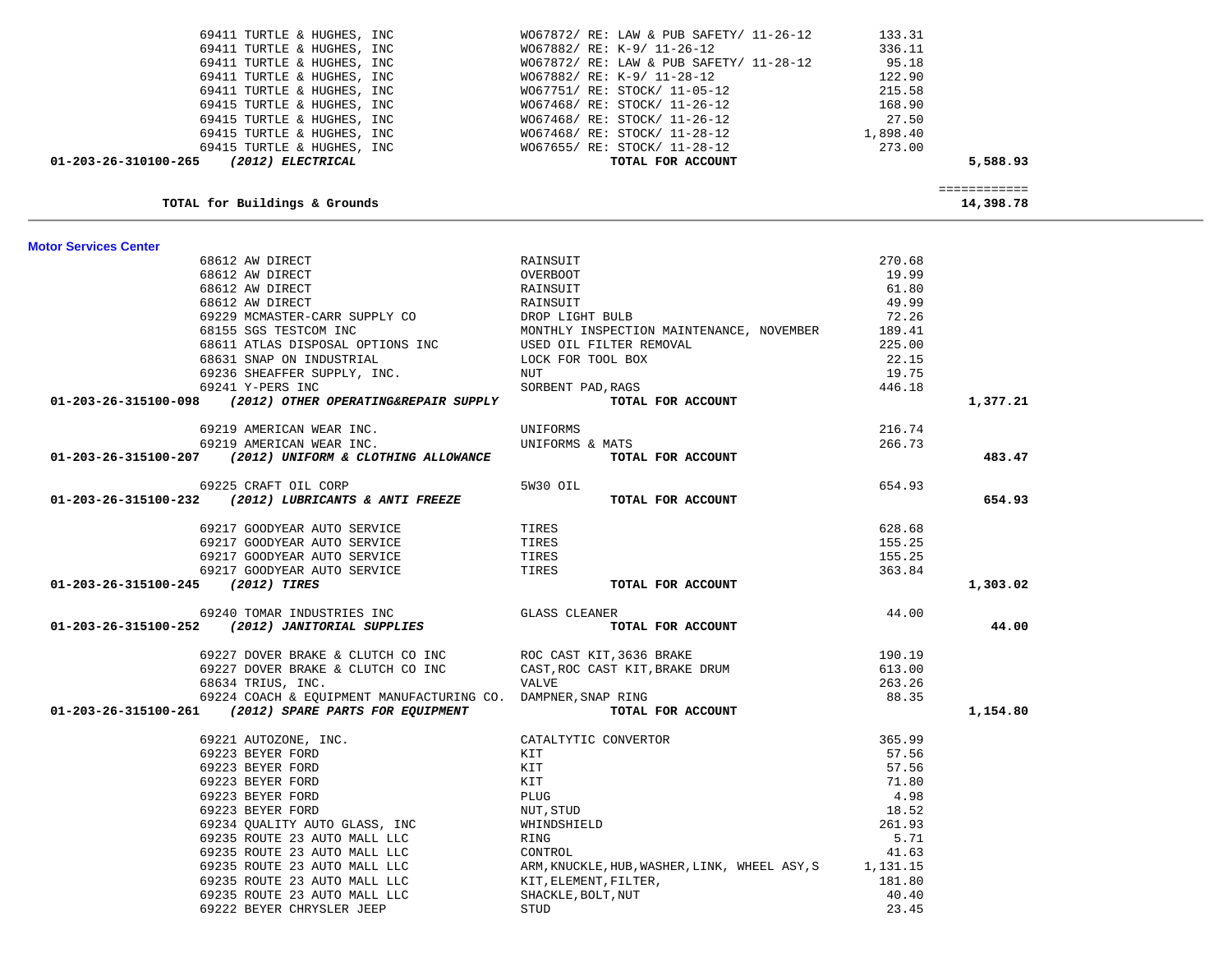| 69222 BEYER CHRYSLER JEEP                                            | <b>SENSOR</b>                                                  | 61.44           |              |  |
|----------------------------------------------------------------------|----------------------------------------------------------------|-----------------|--------------|--|
| 69222 BEYER CHRYSLER JEEP                                            | NOZZLE                                                         | 16.25           |              |  |
| 69222 BEYER CHRYSLER JEEP                                            | RESISTOR                                                       | 21.44           |              |  |
| 69222 BEYER CHRYSLER JEEP                                            | SENSOR                                                         | 57.31           |              |  |
| 69232 NIELSEN DODGE - C-J-R                                          | BEARING, RETAINER                                              | 315.36          |              |  |
| 69232 NIELSEN DODGE - C-J-R                                          | ROTOR, PAD, SENSOR                                             | 748.36          |              |  |
| 69232 NIELSEN DODGE - C-J-R                                          | FILTER                                                         | 47.32           |              |  |
| 68624 NIELSEN DODGE - C-J-R                                          | TUBE, LINE                                                     | 210.60          |              |  |
| 68624 NIELSEN DODGE - C-J-R                                          | SCREW, NUT, SHACKLE                                            | 111.76          |              |  |
| 68624 NIELSEN DODGE - C-J-R                                          | BRACKET, SCREW                                                 | 181.04          |              |  |
| 68624 NIELSEN DODGE - C-J-R                                          | RESERVOIR, TUBE                                                | 66.20           |              |  |
| 68627 ROUTE 23 AUTO MALL LLC                                         | SHAFT, BOLT                                                    | 134.75          |              |  |
| 68627 ROUTE 23 AUTO MALL LLC                                         | BATTERY, FILTER                                                | 292.25          |              |  |
| 68627 ROUTE 23 AUTO MALL LLC                                         | SHAFT                                                          | 103.93          |              |  |
| 68627 ROUTE 23 AUTO MALL LLC                                         | HORN ASY                                                       | 69.31           |              |  |
| 68627 ROUTE 23 AUTO MALL LLC                                         | <b>ELEMENT</b>                                                 | 80.34           |              |  |
| 69238 SMITH CHRYSLER JEEP DODGE                                      | ANTIFREEZE                                                     | 69.44           |              |  |
| 69237 SMITH MOTOR CO., INC.                                          | LEVER                                                          | 45.94           |              |  |
| 01-203-26-315100-291<br>(2012) VEHICLE REPAIRS                       | TOTAL FOR ACCOUNT                                              |                 | 4,895.52     |  |
|                                                                      |                                                                |                 | ============ |  |
| TOTAL for Motor Services Center                                      |                                                                |                 | 9,912.95     |  |
|                                                                      |                                                                |                 |              |  |
| <b>Mosquito Extermination Commiss</b>                                |                                                                |                 |              |  |
| 69980 MORRIS COUNTY MOSQUITO                                         | 2013 TEMPORARY APPROPRIATION                                   | 465,000.00      |              |  |
| 01-201-26-320105-090<br><b>EXPENDITURES</b>                          | TOTAL FOR ACCOUNT                                              |                 | 465,000.00   |  |
|                                                                      |                                                                |                 |              |  |
|                                                                      |                                                                |                 | ============ |  |
| TOTAL for Mosquito Extermination Commiss                             |                                                                |                 | 465,000.00   |  |
|                                                                      |                                                                |                 |              |  |
| <b>Human Services</b>                                                |                                                                |                 |              |  |
| 69039 STAPLES BUSINESS ADVANTAGE                                     | 2013 WKLY ATAGLNCE POETICA 8X11                                | 29.63           |              |  |
| 69039 STAPLES BUSINESS ADVANTAGE                                     | aCCELL 9X11 5 SUBJECT BINDER                                   | 19.94           |              |  |
| 69039 STAPLES BUSINESS ADVANTAGE<br>69059 STAPLES BUSINESS ADVANTAGE | HEAVY DUTY STAPLES<br>For order number 7092453943-000-001 date | 28.26<br>158.77 |              |  |
| 69059 STAPLES BUSINESS ADVANTAGE                                     | For order number 7092422011-000-001 11/1                       | 336.78          |              |  |
| 69059 STAPLES BUSINESS ADVANTAGE                                     | For order number 7092422011 (November)                         | 43.19           |              |  |
| 69059 STAPLES BUSINESS ADVANTAGE                                     | For order number 7090626690-000-001 (Oct                       | 193.80          |              |  |
| (2012) OFFICE SUPPLIES & STATIONERY<br>01-203-27-331100-058          | TOTAL FOR ACCOUNT                                              |                 | 810.37       |  |
|                                                                      |                                                                |                 |              |  |
|                                                                      |                                                                |                 | ============ |  |
| TOTAL for Human Services                                             |                                                                |                 | 810.37       |  |
|                                                                      |                                                                |                 |              |  |
| MV:Administration<br>69755 DANILO LAPID                              | RN, 12/16/2012 thru 12/29/2012                                 | 1,394.05        |              |  |
| 69744 AKUA OPOMEA ABEBRESE                                           | LPN, 12/16/2012 thru 12/29/2012                                | 3,231.76        |              |  |
| 69745 ANGELIKA KOMOLIBIO                                             | RN, 12/16/2012 thru 12/29/2012                                 | 1,117.20        |              |  |
| 69750 ARNEL P GARCIA                                                 | LPN, 12/16/2012 thru 12/29/2012                                | 1,638.00        |              |  |
| 69751 BARKEL FLEMMING                                                | LPN, 12/16/2012 thru 12/29/2012                                | 2,351.16        |              |  |
| 69752 BINU ILLIMOOTTIL JOSEPH                                        | RN, 12/16/2012 thru 12/29/2012                                 | 280.00          |              |  |
| 69753 CHARLES NADARAJAH                                              | RN, 12/16/2012 thru 12/29/2012                                 | 1,575.00        |              |  |
| 69754 CHRISNADINE FRANCOIS                                           | LPN, 12/16/2012 thru 12/29/2012                                | 2,438.24        |              |  |
| 69756 EDITHA MARQUEZ                                                 | RN, 12/16/2012 thru 12/29/2012                                 | 571.55          |              |  |
| 69758 EVELYN TOLENTINO                                               | RN, 12/16/2012 thru 12/29/2012                                 | 1,251.25        |              |  |
| 69759 GEORGINA GRAY-HORSLEY                                          | LPN, 12/16/2012 thru 12/29/2012                                | 895.72          |              |  |
| 69760 HARRIET VALLECER RN                                            | RN, 12/16/2012 thru 12/29/2012                                 | 840.00          |              |  |
| 69761 ILLIENE CHARLES, RN                                            | RN, 12/16/2012 thru 12/29/2012                                 | 1,592.50        |              |  |
| 69762 JESSY CHERIAN                                                  | RN, 12/16/2012 thru 12/29/2012                                 | 275.45          |              |  |
| 69763 JESSY JACOB                                                    | LPN, 12/16/2012 thru 12/29/2012                                | 420.00          |              |  |
| 69764 JOYCE REED                                                     | LPN, 12/16/2012 thru 12/29/2012                                | 2,381.12        |              |  |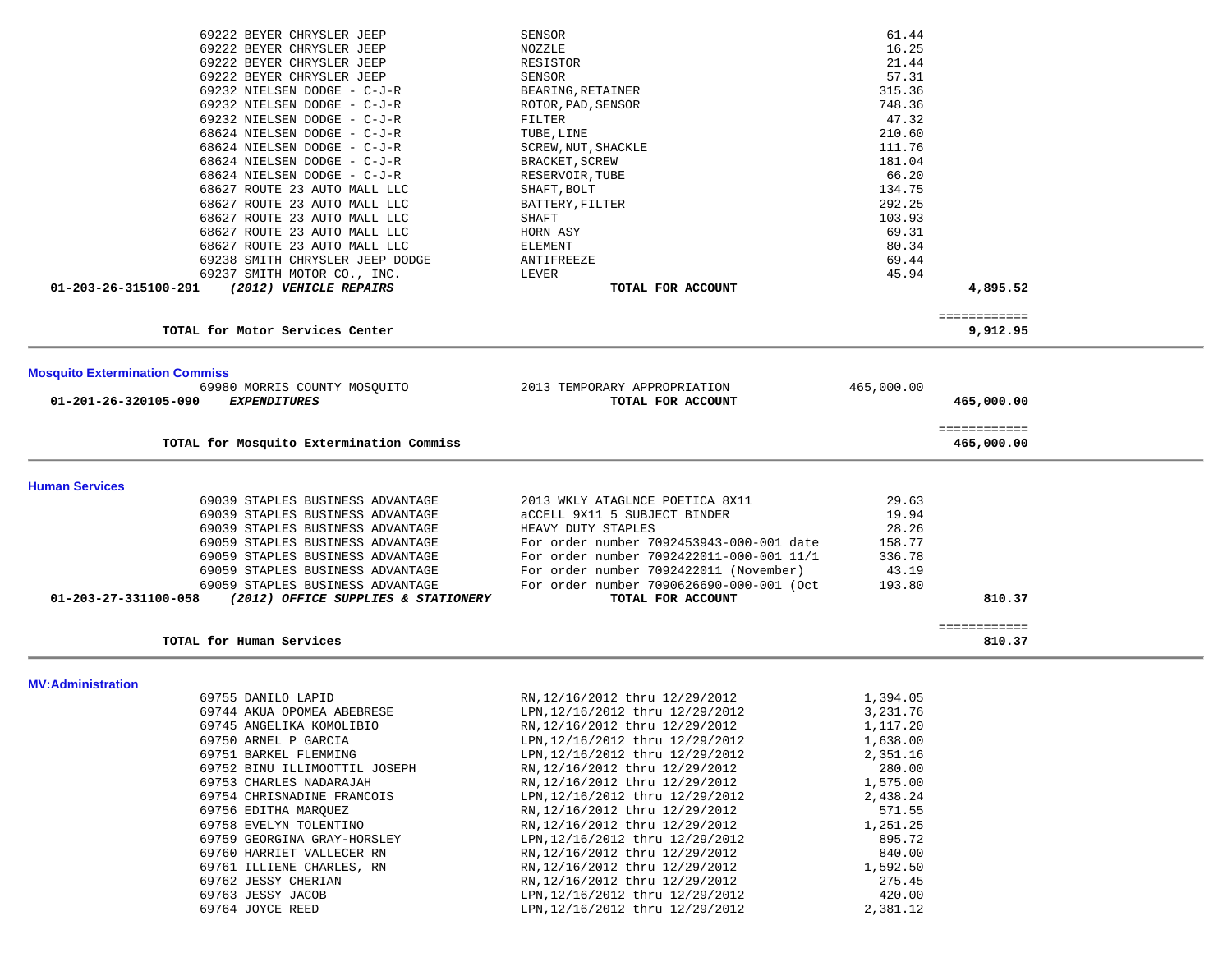| 69765 LOREEN RAFISURA<br>69766 LOUISE R. MACCHIA<br>69767 MADUKWE IMO IBOKO, RN<br>69768 MA. LIZA IMPERIAL<br>69770 MARIA CAMPOS<br>69769 MARIA CARMELITA OBLINA<br>69771 MARTHA YAGHI<br>69772 MARY JANE M. ARCINAS<br>69773 MELOJANE CELESTINO<br>69774 MICHELLE CAPILI<br>69776 ROSE DUMAPIT<br>69775 ROSEMARY BATANE COBCOBO<br>69777 TOYELLA E GIBSON<br>69778 VIVIAN BLANDURA | RN, 12/16/2012 thru 12/29/2012<br>RN, 12/16/2012 thru 12/29/2012<br>RN, 12/16/2012 thru 12/29/2012<br>RN, 12/16/2012 thru 12/29/2012<br>RN, 12/16/2012 thru 12/29/2012<br>LPN, 12/16/2012 thru 12/29/2012<br>RN, 12/16/2012 thru 12/29/2012<br>RN, 12/16/2012 thru 12/29/2012<br>RN, 12/16/2012 thru 12/29/2012<br>RN, 12/16/2012 thru 12/29/2012<br>RN, 12/16/2012 thru 12/29/2012<br>RN, 12/16/2012 thru 12/29/2012<br>RN, 12/16/2012 thru 12/29/2012<br>RN, 12/16/2012 thru 12/29/2012 | 752.50<br>2,170.00<br>2,257.50<br>3,195.15<br>840.00<br>2,212.28<br>833.00<br>1,409.10<br>839.65<br>2,347.45<br>2,397.50<br>1,400.00<br>980.00<br>840.00 |                                          |  |
|-------------------------------------------------------------------------------------------------------------------------------------------------------------------------------------------------------------------------------------------------------------------------------------------------------------------------------------------------------------------------------------|-------------------------------------------------------------------------------------------------------------------------------------------------------------------------------------------------------------------------------------------------------------------------------------------------------------------------------------------------------------------------------------------------------------------------------------------------------------------------------------------|----------------------------------------------------------------------------------------------------------------------------------------------------------|------------------------------------------|--|
| (2012) OUTSIDE SALARIES & WAGES<br>01-203-27-350100-016<br>TOTAL for MV:Administration                                                                                                                                                                                                                                                                                              | TOTAL FOR ACCOUNT                                                                                                                                                                                                                                                                                                                                                                                                                                                                         |                                                                                                                                                          | 44,727.13<br>============                |  |
|                                                                                                                                                                                                                                                                                                                                                                                     |                                                                                                                                                                                                                                                                                                                                                                                                                                                                                           |                                                                                                                                                          | 44,727.13                                |  |
| <b>MV:Nursing</b><br>69546 ELAINE MUCHION<br>01-203-27-350130-191<br>(2012) NURSING                                                                                                                                                                                                                                                                                                 | CNA Recertification, 11/29/2012<br>TOTAL FOR ACCOUNT                                                                                                                                                                                                                                                                                                                                                                                                                                      | 30.00                                                                                                                                                    | 30.00                                    |  |
| TOTAL for MV:Nursing                                                                                                                                                                                                                                                                                                                                                                |                                                                                                                                                                                                                                                                                                                                                                                                                                                                                           |                                                                                                                                                          | ============<br>30.00                    |  |
| <b>County Library</b><br>68184 VENMILL INDUSTRIES INC<br>68184 VENMILL INDUSTRIES INC<br>68184 VENMILL INDUSTRIES INC<br>68184 VENMILL INDUSTRIES INC<br>01-203-29-390100-095<br>(2012) OTHER ADMINISTRATIVE SUPPLIES<br>TOTAL for County Library                                                                                                                                   | VMI Hybrid Unit<br>Shipping<br>Customer Returning VMI 3500 s/n6301C002<br>WHITE VMI 3500 BOX AND FOAM PACKING MATE<br>TOTAL FOR ACCOUNT                                                                                                                                                                                                                                                                                                                                                   | 1,799.00<br>37.00<br>$-248.88$<br>51.12                                                                                                                  | 1,638.24<br>============<br>1,638.24     |  |
|                                                                                                                                                                                                                                                                                                                                                                                     |                                                                                                                                                                                                                                                                                                                                                                                                                                                                                           |                                                                                                                                                          |                                          |  |
| <b>County Superintendent of Schoo</b><br>68206 ATLANTIC TOMORROWS OFFICE<br>01-203-29-392100-039<br>(2012) EDUCATION SCHOOLS & TRAINING<br>68207 KYOCERA MITA AMERICA, INC.                                                                                                                                                                                                         | TASKALFA 400CI SERIAL#QHY0704212 CLICKS<br>TOTAL FOR ACCOUNT<br>7629689-036 0001 KYOCERA COPIER RENTAL                                                                                                                                                                                                                                                                                                                                                                                    | 73.71<br>942.18                                                                                                                                          | 73.71                                    |  |
| (2012) OFFICE MACHINES - RENTAL<br>01-203-29-392100-164                                                                                                                                                                                                                                                                                                                             | TOTAL FOR ACCOUNT                                                                                                                                                                                                                                                                                                                                                                                                                                                                         |                                                                                                                                                          | 942.18                                   |  |
| TOTAL for County Superintendent of Schoo                                                                                                                                                                                                                                                                                                                                            |                                                                                                                                                                                                                                                                                                                                                                                                                                                                                           |                                                                                                                                                          | ============<br>1,015.89                 |  |
| <b>Contribution to County College</b><br>69983 COUNTY COLLEGE OF MORRIS<br>01-201-29-395100-090<br><b>EXPENDITURES</b><br>TOTAL for Contribution to County College                                                                                                                                                                                                                  | 1ST HALF 1/13 OPERATING BUDGET<br>TOTAL FOR ACCOUNT                                                                                                                                                                                                                                                                                                                                                                                                                                       | 568,256.75                                                                                                                                               | 568,256.75<br>============<br>568,256.75 |  |
|                                                                                                                                                                                                                                                                                                                                                                                     |                                                                                                                                                                                                                                                                                                                                                                                                                                                                                           |                                                                                                                                                          |                                          |  |
| <b>Rutgers Extension Service</b><br>69044 M.C. SOIL CONSERVATION<br>01-203-29-396100-079<br>(2012) SPECIAL PROJECTS                                                                                                                                                                                                                                                                 | soil conservation svcs<br>TOTAL FOR ACCOUNT                                                                                                                                                                                                                                                                                                                                                                                                                                               | 12,500.00                                                                                                                                                | 12,500.00                                |  |

============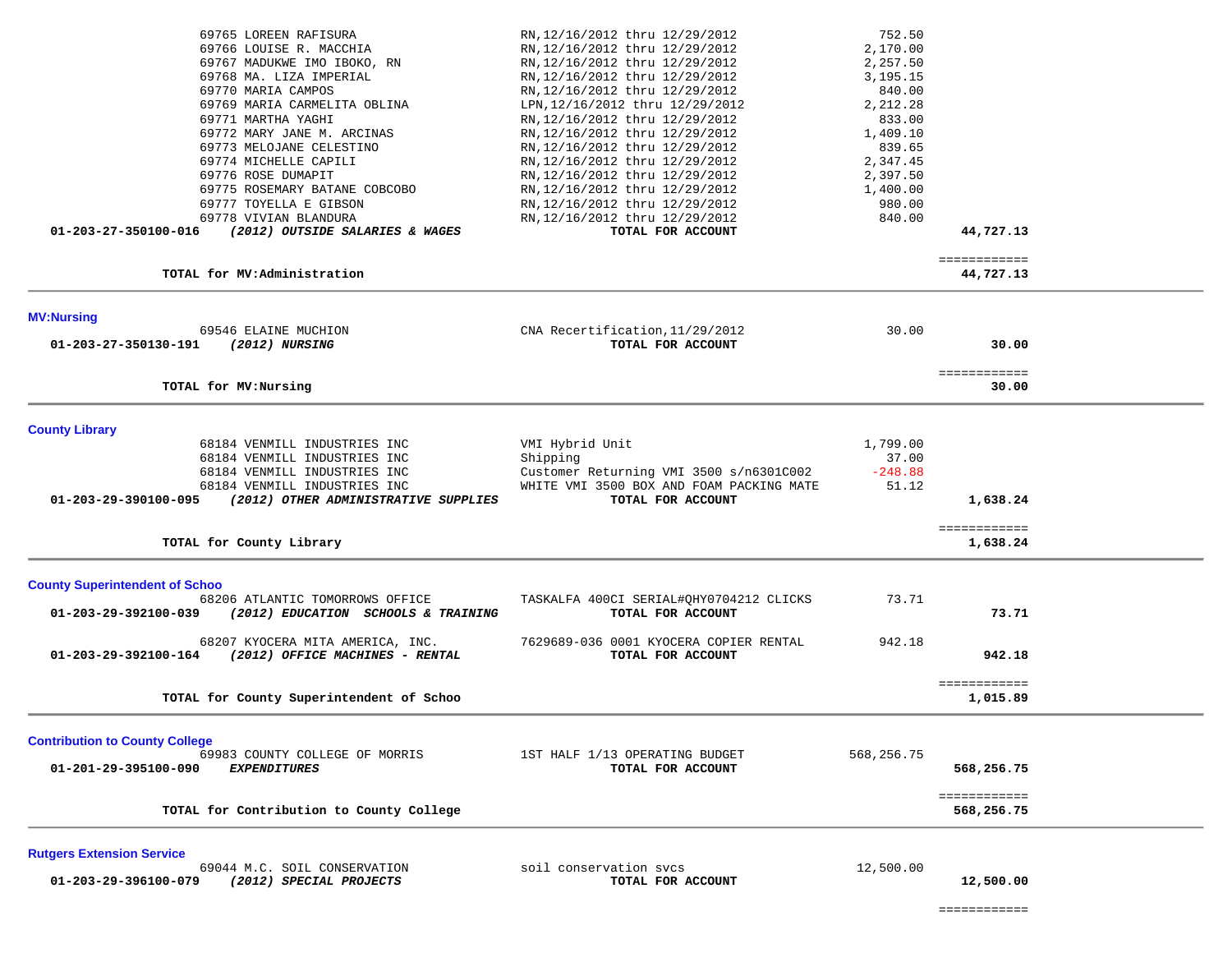| <b>Cont M.C. School of Tech</b><br>69981 MC VOCATIONAL SCHOOL DISTRICT<br>01-201-29-400100-090<br>CONT M.C. SCHOOL OF TECH EXPENDITURES | 1/13 DISTRICT TAXES TO BE RAISED<br>TOTAL FOR ACCOUNT         | 1,500,000.00 | 1,500,000.00                 |
|-----------------------------------------------------------------------------------------------------------------------------------------|---------------------------------------------------------------|--------------|------------------------------|
| TOTAL for Cont M.C. School of Tech                                                                                                      |                                                               |              | ============<br>1,500,000.00 |
| <b>Fire and Police Academy</b>                                                                                                          |                                                               |              |                              |
| 68518 TRENTON CORRUGATED PRODUCTS<br>01-203-29-407100-258<br>(2012) EQUIPMENT                                                           | Cardboard Backers<br>TOTAL FOR ACCOUNT                        | 417.30       | 417.30                       |
| TOTAL for Fire and Police Academy                                                                                                       |                                                               |              | ============<br>417.30       |
| <b>Utilities</b>                                                                                                                        |                                                               |              |                              |
| 68575 NATIONAL FUEL OIL INC.                                                                                                            | 822.0 GAL. DIESEL FUEL FOR MONTVILLE                          | 2,782.06     |                              |
| 68575 NATIONAL FUEL OIL INC.<br>01-203-31-430100-136<br>(2012) DIESEL FUEL                                                              | 4000.0 GAL. DIESEL FUEL FOR COUNTY GARAG<br>TOTAL FOR ACCOUNT | 14,918.85    | 17,700.91                    |
| 69254 SUBURBAN PROPANE -2347                                                                                                            | Propane                                                       | 2,993.64     |                              |
| 69254 SUBURBAN PROPANE -2347                                                                                                            | Transportation Fee                                            | 0.95         |                              |
| 69254 SUBURBAN PROPANE -2347                                                                                                            | Regulatory Fee                                                | 9.62         |                              |
| 01-203-31-430100-141<br>(2012) NATURAL GAS                                                                                              | TOTAL FOR ACCOUNT                                             |              | 3,004.21                     |
| 69091 VERIZON CABS                                                                                                                      | 201 M55-5534 968 11/25 E911fiber link (1                      | 2,254.08     |                              |
| 69661 VERIZON                                                                                                                           | 973 993-1440 628 16Y 12/01/12                                 | 65.69        |                              |
| 69749 VERIZON                                                                                                                           | 973 539-6466 621 55Y 12/16/12                                 | 65.97        |                              |
| (2012) TELEPHONE<br>01-203-31-430100-146                                                                                                | TOTAL FOR ACCOUNT                                             |              | 2,385.74                     |
| TOTAL for Utilities                                                                                                                     |                                                               |              | ============<br>23,090.86    |
| <b>Nutrition</b>                                                                                                                        |                                                               |              |                              |
| 68608 CENTURYLINK<br>01-203-41-716100-146<br>(2012) TELEPHONE                                                                           | Monthly Service Charge . Nov19, 2012 Acc<br>TOTAL FOR ACCOUNT | 39.12        | 39.12                        |
| TOTAL for Nutrition                                                                                                                     |                                                               |              | ============<br>39.12        |

**Grant Fund** 

| <b>TANF</b>                                     |                   |          |           |
|-------------------------------------------------|-------------------|----------|-----------|
| 69608 COUNTY OF MORRIS                          |                   | 9,550.00 |           |
| 68822 DEER PARK                                 |                   | 3.51     |           |
| 67410 HEWLETT-PACKARD COMPANY                   |                   | 34.16    |           |
| 59363 RICOH AMERICAS CORP                       |                   | 370.64   |           |
| 68797 STAPLES BUSINESS ADVANTAGE                |                   | 55.11    |           |
| 68885 W.B. MASON COMPANY INC                    |                   | 35.94    |           |
| 02-213-41-741015-392<br><i>TANF STATE SHARE</i> | TOTAL FOR ACCOUNT |          | 10,049.36 |
|                                                 |                   |          |           |
| TOTAL for TANF                                  |                   |          | 10,049.36 |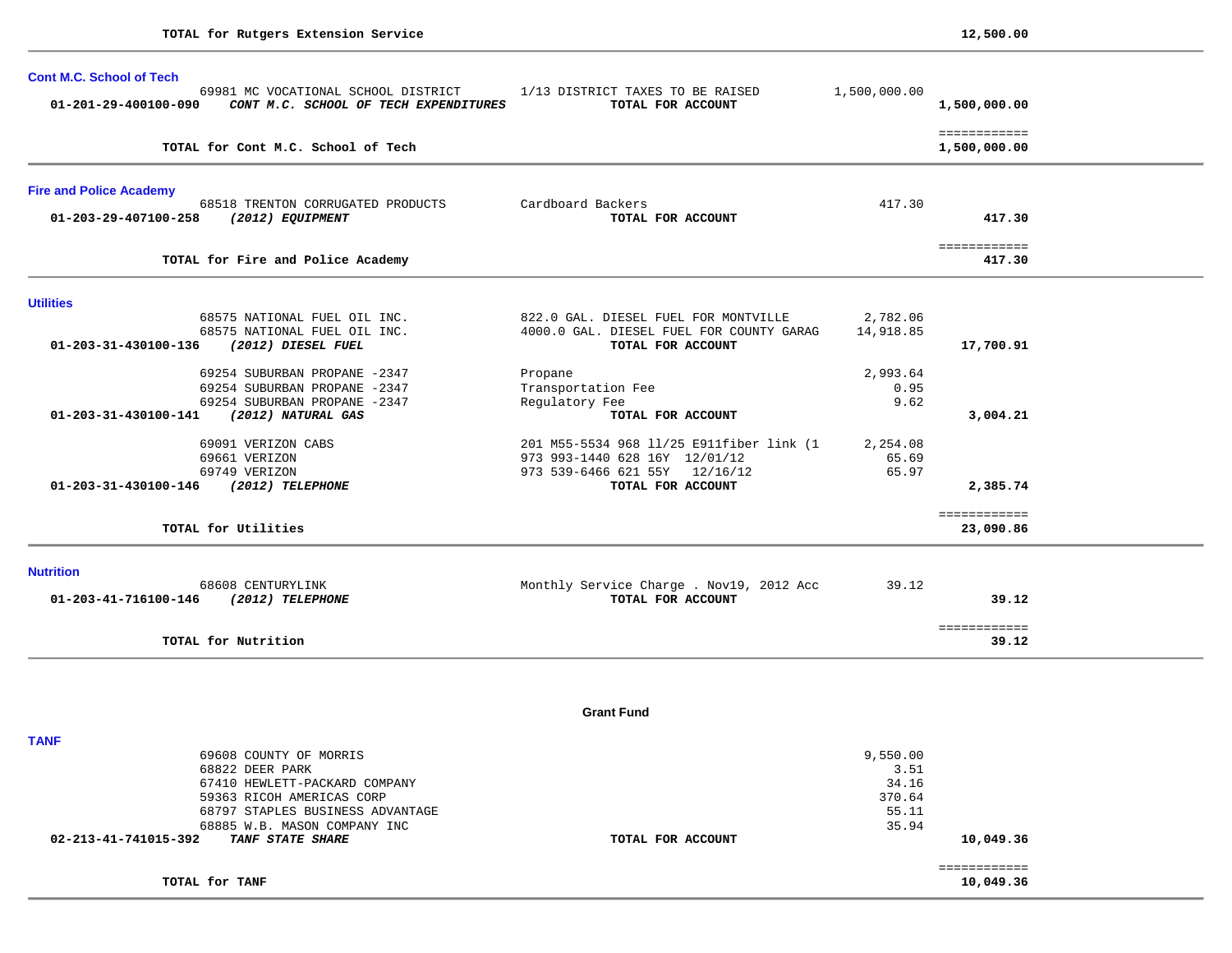| <b>General Assistance</b>                                     |                                          |           |                           |  |
|---------------------------------------------------------------|------------------------------------------|-----------|---------------------------|--|
| 69608 COUNTY OF MORRIS                                        |                                          | 14,925.75 |                           |  |
| 68822 DEER PARK                                               |                                          | 2.63      |                           |  |
| 67410 HEWLETT-PACKARD COMPANY                                 |                                          | 25.62     |                           |  |
| 59363 RICOH AMERICAS CORP                                     |                                          | 277.98    |                           |  |
| 68797 STAPLES BUSINESS ADVANTAGE                              |                                          | 41.33     |                           |  |
| 68885 W.B. MASON COMPANY INC                                  |                                          | 26.95     |                           |  |
| 02-213-41-741020-392<br>GENERAL ASSISTANCE STATE SHARE        | TOTAL FOR ACCOUNT                        |           | 15,300.26                 |  |
|                                                               |                                          |           |                           |  |
| TOTAL for General Assistance                                  |                                          |           | ============<br>15,300.26 |  |
|                                                               |                                          |           |                           |  |
| <b>WIA: Adult</b>                                             |                                          |           |                           |  |
| 69608 COUNTY OF MORRIS                                        | Rent from 7/1/2011 to 6/30/2012.         | 19,436.62 |                           |  |
| 68822 DEER PARK                                               |                                          | 7.89      |                           |  |
| 67410 HEWLETT-PACKARD COMPANY                                 | HP Hi speed cable                        | 76.86     |                           |  |
| 59363 RICOH AMERICAS CORP                                     |                                          | 833.94    |                           |  |
| 68797 STAPLES BUSINESS ADVANTAGE                              |                                          | 123.99    |                           |  |
| 68885 W.B. MASON COMPANY INC                                  |                                          | 80.87     |                           |  |
| WIA: ADULT FEDERAL SHARE<br>02-213-41-742005-391              | TOTAL FOR ACCOUNT                        |           |                           |  |
|                                                               |                                          |           | 20,560.17                 |  |
|                                                               |                                          |           | ============              |  |
| TOTAL for WIA: Adult                                          |                                          |           | 20,560.17                 |  |
|                                                               |                                          |           |                           |  |
| <b>WIA: Disclocated Worker</b>                                |                                          |           |                           |  |
| 69608 COUNTY OF MORRIS                                        |                                          | 67,488.26 |                           |  |
| 68822 DEER PARK                                               | 0434508545 10-15-12-11-14-12             | 23.24     |                           |  |
| 67410 HEWLETT-PACKARD COMPANY                                 | HP Laser Jet printer                     | 226.33    |                           |  |
| 59363 RICOH AMERICAS CORP                                     | Savin MP 2852 Copier, Paper Feed Unit, S | 2,455.49  |                           |  |
| 68797 STAPLES BUSINESS ADVANTAGE                              | Office supplies                          | 365.10    |                           |  |
| 68686 STAPLES BUSINESS ADVANTAGE                              | Durable filing tabs.                     | 4.86      |                           |  |
| 68821 STAPLES BUSINESS ADVANTAGE                              | Optical 3 Wired mouse.                   | 17.44     |                           |  |
| 68885 W.B. MASON COMPANY INC                                  | 8 1/2 X 11" #20, copy paper              | 238.10    |                           |  |
| 02-213-41-742010-391<br>WIA: DISCLOCATED WORKER FEDERAL SHARE | TOTAL FOR ACCOUNT                        |           | 70,818.82                 |  |
|                                                               |                                          |           |                           |  |
| TOTAL for WIA: Disclocated Worker                             |                                          |           | ============<br>70,818.82 |  |
|                                                               |                                          |           |                           |  |
| <b>WIA: Youth</b>                                             |                                          |           |                           |  |
| 69608 COUNTY OF MORRIS                                        |                                          | 3,599.37  |                           |  |
| 68822 DEER PARK                                               |                                          | 6.58      |                           |  |
| 67410 HEWLETT-PACKARD COMPANY                                 |                                          | 64.05     |                           |  |
| 59363 RICOH AMERICAS CORP                                     |                                          | 694.95    |                           |  |
| 68797 STAPLES BUSINESS ADVANTAGE                              |                                          | 103.33    |                           |  |
| 68885 W.B. MASON COMPANY INC                                  |                                          | 67.39     |                           |  |
| 02-213-41-742020-391<br>WIA: YOUTH FEDERAL SHARE              | TOTAL FOR ACCOUNT                        |           | 4,535.67                  |  |
|                                                               |                                          |           |                           |  |
|                                                               |                                          |           | ============              |  |
| TOTAL for WIA: Youth                                          |                                          |           | 4,535.67                  |  |
|                                                               |                                          |           |                           |  |
| <b>SCP: Program Management</b>                                |                                          |           |                           |  |
| 69061 STAPLES BUSINESS ADVANTAGE                              | Supply order for order number 7091574384 | 57.99     |                           |  |
| 02-213-41-752210-392<br>SCP-PROGRAM MGMT(1/1/12-12/31/12)     | TOTAL FOR ACCOUNT                        |           | 57.99                     |  |
|                                                               |                                          |           | ============              |  |
| TOTAL for SCP: Program Management                             |                                          |           | 57.99                     |  |

-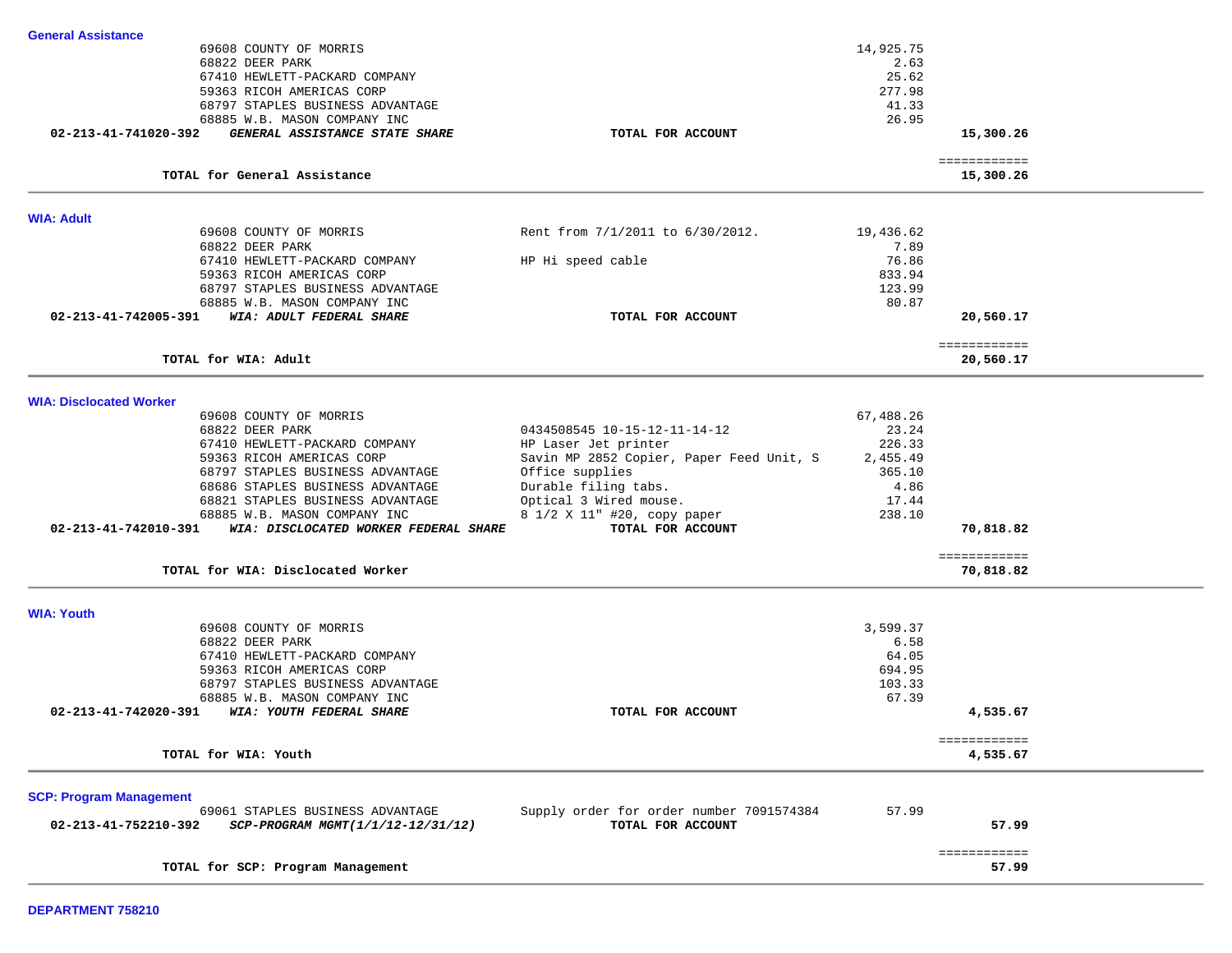| ============<br>TOTAL for DEPARTMENT 758210<br>203.11<br><b>Vehicular Homicide Unit</b><br>69380 WASHINGTON TWP POLICE DEPT<br>B.Bigham-October 14, 2012<br>220.00<br>V.Abrusci Call out 10/6/12<br>220.00<br>69382 MENDHAM TOWNSHIP POLICE<br>V.Abrusci Call Out 10/24/12<br>220.00<br>69382 MENDHAM TOWNSHIP POLICE<br>02-213-41-774305-391 DRE CALL OUT (10/1/12-9/30/13)<br>TOTAL FOR ACCOUNT<br>660.00<br>============<br>TOTAL for Vehicular Homicide Unit<br>660.00<br>DEPARTMENT 832210<br>331.00<br>67343 WORK N WEAR STORE<br>HazMat work shirts 10/17/12<br>02-213-41-832210-392 CEHA 2012 (1/1/12 - 12/31/12)<br>TOTAL FOR ACCOUNT<br>331.00<br>============<br>TOTAL for DEPARTMENT 832210<br>331.00<br><b>DEPARTMENT 864205</b><br>Morris County MUTCD Retro Reflectivity T 11,512.38<br>69804 GREENMAN PEDERSEN INC<br>TOTAL FOR ACCOUNT<br>02-213-41-864205-391 MUTCD TRAFFIC SIGN INV(7/1/11-6/30/13)<br>11,512.38<br>============<br>TOTAL for DEPARTMENT 864205<br>11,512.38<br><b>DEPARTMENT 864405</b><br>$69725 \text{ CENTRAL JERSEY TITLE CO. INC.} \qquad 1181 \text{ Sussex Tpk} \\ 69725 \text{ CENTRAL JERSEY TITLE CO. INC.} \qquad 1204 \text{ Sussex Tpk}$<br>447.00<br>477.00<br>1202 Sussex Tpk<br>69725 CENTRAL JERSEY TITLE CO. INC.<br>417.00<br>02-213-41-864405-391 CR $617/STP-0350(106)$ ROW $(6/27/12-6/27/14)$<br>TOTAL FOR ACCOUNT<br>1,341.00<br>============<br>TOTAL for DEPARTMENT 864405<br>1,341.00<br><b>County Capital</b><br><b>Improvement Historic Speedwell</b><br>69.96<br>69815 STANDARD & POOR'S RATING SERVICES<br>PROFESSIONAL FEES - BONDS & NOTES 2012<br>69.96<br>04-216-55-951129-909 MISCELLANEOUS - OTHER<br>TOTAL FOR ACCOUNT<br>============<br>TOTAL for Improvement Historic Speedwell<br>69.96<br><b>Improvemnts Historic Speedwell</b><br>27.98<br>69815 STANDARD & POOR'S RATING SERVICES<br>PROFESSIONAL FEES - BONDS & NOTES 2012<br>04-216-55-951159-909<br>MISCELLANEOUS - OTHER<br>TOTAL FOR ACCOUNT<br>27.98<br>============<br>TOTAL for Improvemnts Historic Speedwell<br>27.98 | 69060 STAPLES BUSINESS ADVANTAGE<br>02-213-41-758210-392 MUNICIPAL ALLIANCE (1/1/12-12/31/12) | Supplies for order number 7091575671-000<br>TOTAL FOR ACCOUNT | 203.11 | 203.11 |  |
|------------------------------------------------------------------------------------------------------------------------------------------------------------------------------------------------------------------------------------------------------------------------------------------------------------------------------------------------------------------------------------------------------------------------------------------------------------------------------------------------------------------------------------------------------------------------------------------------------------------------------------------------------------------------------------------------------------------------------------------------------------------------------------------------------------------------------------------------------------------------------------------------------------------------------------------------------------------------------------------------------------------------------------------------------------------------------------------------------------------------------------------------------------------------------------------------------------------------------------------------------------------------------------------------------------------------------------------------------------------------------------------------------------------------------------------------------------------------------------------------------------------------------------------------------------------------------------------------------------------------------------------------------------------------------------------------------------------------------------------------------------------------------------------------------------------------------------------------------------------------------------------------------------------------------------------------------------------------------------------------------------------------------------------------------------------|-----------------------------------------------------------------------------------------------|---------------------------------------------------------------|--------|--------|--|
|                                                                                                                                                                                                                                                                                                                                                                                                                                                                                                                                                                                                                                                                                                                                                                                                                                                                                                                                                                                                                                                                                                                                                                                                                                                                                                                                                                                                                                                                                                                                                                                                                                                                                                                                                                                                                                                                                                                                                                                                                                                                  |                                                                                               |                                                               |        |        |  |
|                                                                                                                                                                                                                                                                                                                                                                                                                                                                                                                                                                                                                                                                                                                                                                                                                                                                                                                                                                                                                                                                                                                                                                                                                                                                                                                                                                                                                                                                                                                                                                                                                                                                                                                                                                                                                                                                                                                                                                                                                                                                  |                                                                                               |                                                               |        |        |  |
|                                                                                                                                                                                                                                                                                                                                                                                                                                                                                                                                                                                                                                                                                                                                                                                                                                                                                                                                                                                                                                                                                                                                                                                                                                                                                                                                                                                                                                                                                                                                                                                                                                                                                                                                                                                                                                                                                                                                                                                                                                                                  |                                                                                               |                                                               |        |        |  |
|                                                                                                                                                                                                                                                                                                                                                                                                                                                                                                                                                                                                                                                                                                                                                                                                                                                                                                                                                                                                                                                                                                                                                                                                                                                                                                                                                                                                                                                                                                                                                                                                                                                                                                                                                                                                                                                                                                                                                                                                                                                                  |                                                                                               |                                                               |        |        |  |
|                                                                                                                                                                                                                                                                                                                                                                                                                                                                                                                                                                                                                                                                                                                                                                                                                                                                                                                                                                                                                                                                                                                                                                                                                                                                                                                                                                                                                                                                                                                                                                                                                                                                                                                                                                                                                                                                                                                                                                                                                                                                  |                                                                                               |                                                               |        |        |  |
|                                                                                                                                                                                                                                                                                                                                                                                                                                                                                                                                                                                                                                                                                                                                                                                                                                                                                                                                                                                                                                                                                                                                                                                                                                                                                                                                                                                                                                                                                                                                                                                                                                                                                                                                                                                                                                                                                                                                                                                                                                                                  |                                                                                               |                                                               |        |        |  |
|                                                                                                                                                                                                                                                                                                                                                                                                                                                                                                                                                                                                                                                                                                                                                                                                                                                                                                                                                                                                                                                                                                                                                                                                                                                                                                                                                                                                                                                                                                                                                                                                                                                                                                                                                                                                                                                                                                                                                                                                                                                                  |                                                                                               |                                                               |        |        |  |
|                                                                                                                                                                                                                                                                                                                                                                                                                                                                                                                                                                                                                                                                                                                                                                                                                                                                                                                                                                                                                                                                                                                                                                                                                                                                                                                                                                                                                                                                                                                                                                                                                                                                                                                                                                                                                                                                                                                                                                                                                                                                  |                                                                                               |                                                               |        |        |  |
|                                                                                                                                                                                                                                                                                                                                                                                                                                                                                                                                                                                                                                                                                                                                                                                                                                                                                                                                                                                                                                                                                                                                                                                                                                                                                                                                                                                                                                                                                                                                                                                                                                                                                                                                                                                                                                                                                                                                                                                                                                                                  |                                                                                               |                                                               |        |        |  |
|                                                                                                                                                                                                                                                                                                                                                                                                                                                                                                                                                                                                                                                                                                                                                                                                                                                                                                                                                                                                                                                                                                                                                                                                                                                                                                                                                                                                                                                                                                                                                                                                                                                                                                                                                                                                                                                                                                                                                                                                                                                                  |                                                                                               |                                                               |        |        |  |
|                                                                                                                                                                                                                                                                                                                                                                                                                                                                                                                                                                                                                                                                                                                                                                                                                                                                                                                                                                                                                                                                                                                                                                                                                                                                                                                                                                                                                                                                                                                                                                                                                                                                                                                                                                                                                                                                                                                                                                                                                                                                  |                                                                                               |                                                               |        |        |  |
|                                                                                                                                                                                                                                                                                                                                                                                                                                                                                                                                                                                                                                                                                                                                                                                                                                                                                                                                                                                                                                                                                                                                                                                                                                                                                                                                                                                                                                                                                                                                                                                                                                                                                                                                                                                                                                                                                                                                                                                                                                                                  |                                                                                               |                                                               |        |        |  |
|                                                                                                                                                                                                                                                                                                                                                                                                                                                                                                                                                                                                                                                                                                                                                                                                                                                                                                                                                                                                                                                                                                                                                                                                                                                                                                                                                                                                                                                                                                                                                                                                                                                                                                                                                                                                                                                                                                                                                                                                                                                                  |                                                                                               |                                                               |        |        |  |
|                                                                                                                                                                                                                                                                                                                                                                                                                                                                                                                                                                                                                                                                                                                                                                                                                                                                                                                                                                                                                                                                                                                                                                                                                                                                                                                                                                                                                                                                                                                                                                                                                                                                                                                                                                                                                                                                                                                                                                                                                                                                  |                                                                                               |                                                               |        |        |  |
|                                                                                                                                                                                                                                                                                                                                                                                                                                                                                                                                                                                                                                                                                                                                                                                                                                                                                                                                                                                                                                                                                                                                                                                                                                                                                                                                                                                                                                                                                                                                                                                                                                                                                                                                                                                                                                                                                                                                                                                                                                                                  |                                                                                               |                                                               |        |        |  |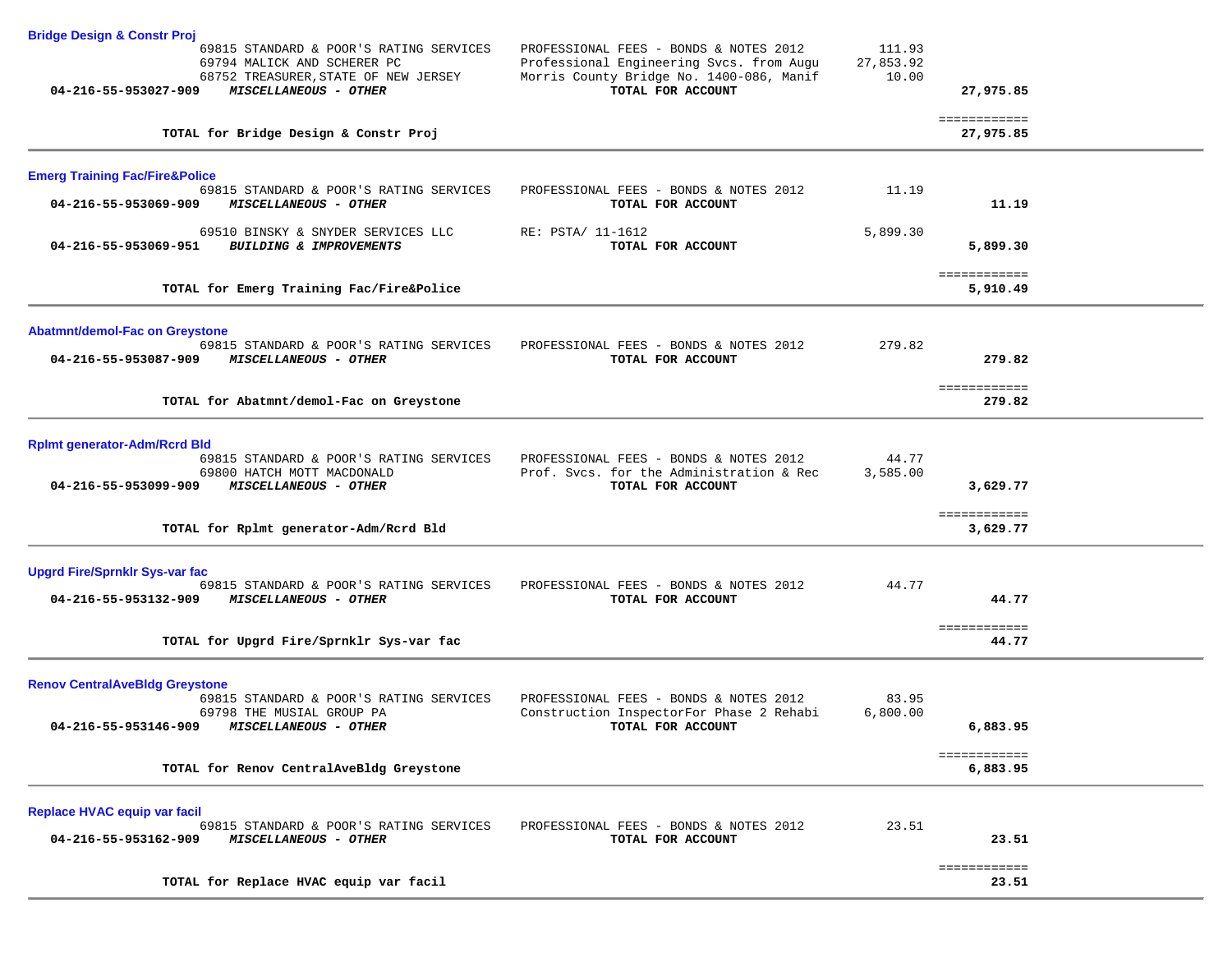| <b>Road Design/Construction</b>                                                                                                                                      |                           |
|----------------------------------------------------------------------------------------------------------------------------------------------------------------------|---------------------------|
| PROFESSIONAL FEES - BONDS & NOTES 2012<br>69815 STANDARD & POOR'S RATING SERVICES<br>69796 BIRDSALL SERVICES GROUP, INC.<br>Engineering Services for the Milling and | 783.51<br>15,054.74       |
| 69726 IZENBERG APPRAISAL ASSOCIATES<br>3 S.Hillside Avenue, Bl. 3603, Lot 6<br>Core Drilling & Testing for Edison Road<br>69801 KEY-TECH                             | 360.00<br>1,700.00        |
| 69802 KEY-TECH<br>Core Drilling & Testing for Ridge Dale A                                                                                                           | 2,300.00                  |
| West Central Avenue-WhartonProf. Svcs. f<br>69788 KELLER & KIRKPATRICK<br>Morris County Bridge - Kinnelon Road. Pr<br>69787 KELLER & KIRKPATRICK                     | 364.00<br>416.00          |
| 69786 KELLER & KIRKPATRICK<br>Morris County Bridge 1400-755 Emmans Roa                                                                                               | 416.00                    |
| TOTAL FOR ACCOUNT<br>04-216-55-953165-909<br>MISCELLANEOUS - OTHER                                                                                                   | 21,394.25                 |
| 69790 BOROUGH OF MOUNTAIN LAKES<br>Police Services provided on 7/24/12 & 7/                                                                                          | 1,945.87                  |
| Traffic/Pedestrian ControlBoonton Main S<br>69797 TOWN OF BOONTON<br>04-216-55-953165-951<br>BUILDING & IMPROVEMENTS<br>TOTAL FOR ACCOUNT                            | 17,078.24<br>19,024.11    |
|                                                                                                                                                                      |                           |
| TOTAL for Road Design/Construction                                                                                                                                   | ============<br>40,418.36 |
|                                                                                                                                                                      |                           |
| <b>Repl Boiler PublSaf/MedicalSvc</b><br>69815 STANDARD & POOR'S RATING SERVICES<br>PROFESSIONAL FEES - BONDS & NOTES 2012                                           | 92.90                     |
| 04-216-55-953171-909<br><b>MISCELLANEOUS - OTHER</b><br>TOTAL FOR ACCOUNT                                                                                            | 92.90                     |
|                                                                                                                                                                      | ============              |
| TOTAL for Repl Boiler PublSaf/MedicalSvc                                                                                                                             | 92.90                     |
| <b>Roof Replacement Various Facil</b>                                                                                                                                |                           |
| PROFESSIONAL FEES - BONDS & NOTES 2012<br>69815 STANDARD & POOR'S RATING SERVICES                                                                                    | 153.90                    |
| 04-216-55-953172-909<br><i>MISCELLANEOUS - OTHER</i><br>TOTAL FOR ACCOUNT                                                                                            | 153.90                    |
|                                                                                                                                                                      | ============              |
| TOTAL for Roof Replacement Various Facil                                                                                                                             | 153.90                    |
| <b>DEPARTMENT 953193</b>                                                                                                                                             |                           |
| Construction Mangement Services for the<br>69799 EPIC MANAGEMENT INC.<br>04-216-55-953193-909<br>TOTAL FOR ACCOUNT                                                   | 26,158.00                 |
| DESIGN/CONSULT COSTS-PUBLICSAFETYCOMPLEX                                                                                                                             | 26,158.00                 |
| TOTAL for DEPARTMENT 953193                                                                                                                                          | ============<br>26,158.00 |
|                                                                                                                                                                      |                           |
| <b>DEPARTMENT 953205</b>                                                                                                                                             |                           |
| 69815 STANDARD & POOR'S RATING SERVICES<br>PROFESSIONAL FEES - BONDS & NOTES 2012<br>04-216-55-953205-909                                                            | 30.78<br>30.78            |
| REPLACE HEATING/VENTILATING/AC-VAR FACIL<br>TOTAL FOR ACCOUNT                                                                                                        |                           |
| RE: CTY GRG/ 11-03-12<br>69509 BINSKY & SNYDER SERVICES LLC                                                                                                          | 2,576.00                  |
| 69509 BINSKY & SNYDER SERVICES LLC<br>RE: 16 HIGHVIEW/ 11-06-12<br>69509 BINSKY & SNYDER SERVICES LLC RE: PROSECUTOR/ 11-08-12                                       | 2,944.00<br>1,472.00      |
| 04-216-55-953205-951 REPLACE HEATING/VENTILATING/AC-VAR FACIL<br>TOTAL FOR ACCOUNT                                                                                   | 6,992.00                  |
|                                                                                                                                                                      | ============              |
| TOTAL for DEPARTMENT 953205                                                                                                                                          | 7,022.78                  |
| <b>DEPARTMENT 953221</b>                                                                                                                                             |                           |
| 69815 STANDARD & POOR'S RATING SERVICES PROFESSIONAL FEES - BONDS & NOTES 2012                                                                                       | 195.88                    |
| 04-216-55-953221-909 INITIAL COSTS - RENOV CENTRALAVE COMPLEX<br>TOTAL FOR ACCOUNT                                                                                   | 195.88                    |
| TOTAL for DEPARTMENT 953221                                                                                                                                          | ============<br>195.88    |
|                                                                                                                                                                      |                           |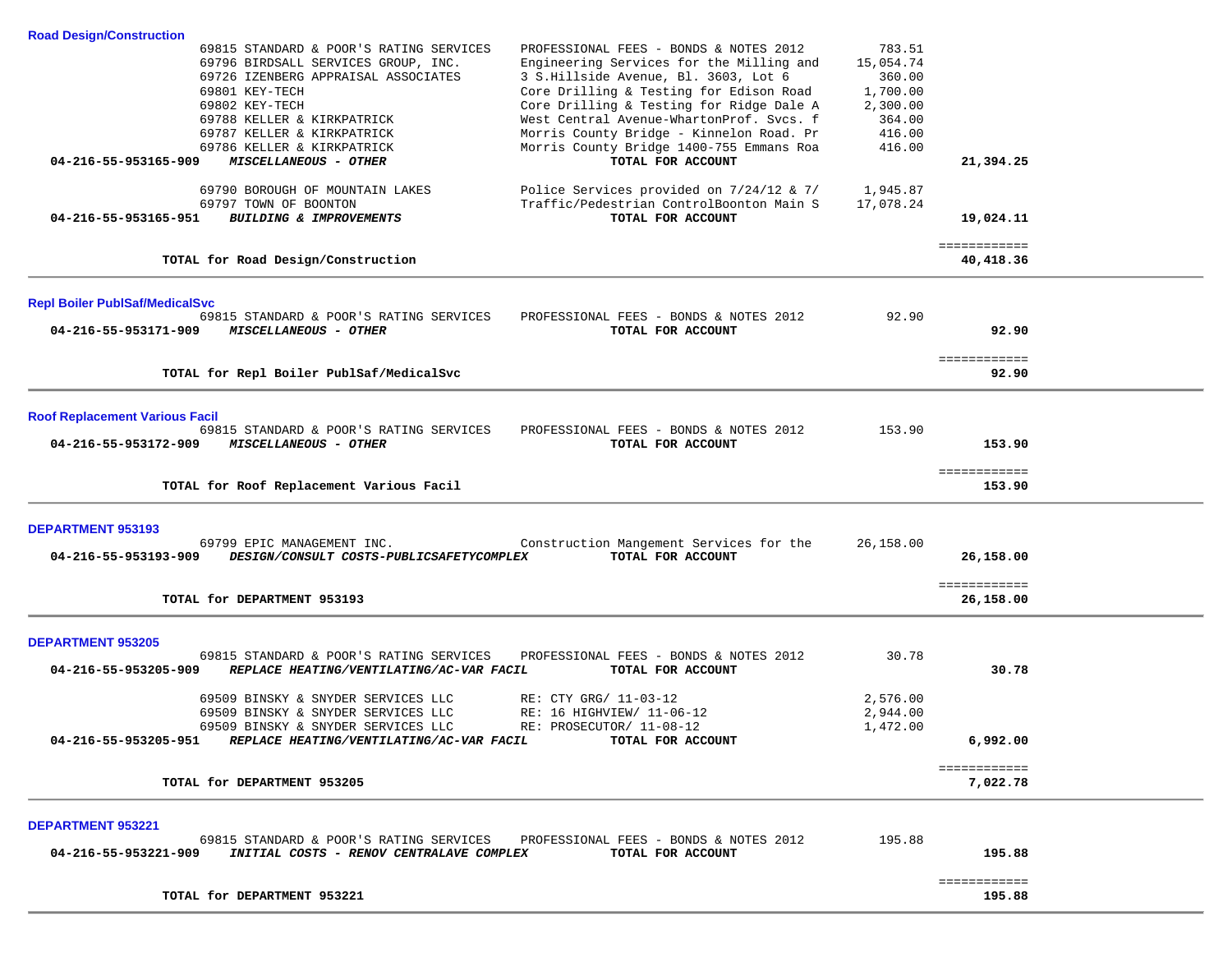| <b>DEPARTMENT 953225</b>                                                                                                                                                                                                                          |                                  |                            |  |
|---------------------------------------------------------------------------------------------------------------------------------------------------------------------------------------------------------------------------------------------------|----------------------------------|----------------------------|--|
| 69815 STANDARD & POOR'S RATING SERVICES<br>PROFESSIONAL FEES - BONDS & NOTES 2012<br>69805 HATCH MOTT MACDONALD<br>Final Design for Morris County Bridge No<br>Replacement of County Bridge No. 1400-65<br>69795 JOHNSON MIRMIRAN &               | 1,399.12<br>8,091.68<br>8,201.72 |                            |  |
| TOTAL FOR ACCOUNT<br>04-216-55-953225-909<br>BRIDGE DESIGN, RENOV, CONSTRUC - VAR LOC                                                                                                                                                             |                                  | 17,692.52                  |  |
| TOTAL for DEPARTMENT 953225                                                                                                                                                                                                                       |                                  | ============<br>17,692.52  |  |
| <b>DEPARTMENT 953233</b>                                                                                                                                                                                                                          |                                  |                            |  |
| 69815 STANDARD & POOR'S RATING SERVICES<br>PROFESSIONAL FEES - BONDS & NOTES 2012                                                                                                                                                                 | 27.98                            |                            |  |
| 69785 D.R. JOHNSON & ASSOCIATES, LLC<br>General Engineering Services for the Per<br>TOTAL FOR ACCOUNT<br>04-216-55-953233-909 COUNTY ROADWAY DRAINAGE IMPROVEMENTS                                                                                | 1,619.73                         | 1,647.71                   |  |
| TOTAL for DEPARTMENT 953233                                                                                                                                                                                                                       |                                  | ============<br>1,647.71   |  |
| <b>DEPARTMENT 953235</b>                                                                                                                                                                                                                          |                                  |                            |  |
| 69815 STANDARD & POOR'S RATING SERVICES PROFESSIONAL FEES - BONDS & NOTES 2012<br>04-216-55-953235-909 UPGRADES TO FIRE/SPRINKLER SYS-VAR FACIL<br>TOTAL FOR ACCOUNT                                                                              | 83.95                            | 83.95                      |  |
| TOTAL for DEPARTMENT 953235                                                                                                                                                                                                                       |                                  | ============<br>83.95      |  |
| <b>DEPARTMENT 953259</b>                                                                                                                                                                                                                          |                                  |                            |  |
| 69815 STANDARD & POOR'S RATING SERVICES PROFESSIONAL FEES - BONDS & NOTES 2012<br>04-216-55-953259-909<br>RENOVCENTRLAVECOMPLX-STCLARE/NONPROFMALL<br>TOTAL FOR ACCOUNT                                                                           | 1,678.95                         | 1,678.95                   |  |
| 69783 JG DRYWALL LLC<br>CENTRAL AVENUE COMPLEX PHASE II REHABILI<br>68730 JERSEY CENTRAL POWER & LIGHT<br>Per Agreement dated 10-25-12Work to be d<br>04-216-55-953259-951 RENOVCENTRLAVECOMPLX-STCLARE/NONPROFMALL<br>TOTAL FOR ACCOUNT          | 123,402.58<br>5,370.92           | 128,773.50                 |  |
| TOTAL for DEPARTMENT 953259                                                                                                                                                                                                                       |                                  | ============<br>130,452.45 |  |
| <b>DEPARTMENT 953264</b>                                                                                                                                                                                                                          |                                  |                            |  |
| 69815 STANDARD & POOR'S RATING SERVICES<br>PROFESSIONAL FEES - BONDS & NOTES 2012<br>69789 KELLER & KIRKPATRICK<br>Central Park - Phase IIProf. Svcs. 10/20<br>04-216-55-953264-909 DESIGN/CONSTR CENTRALAVEFIELDS-CENTRALPK<br>TOTAL FOR ACCOUNT | 1,399.12<br>14,113.00            | 15,512.12                  |  |
| TOTAL for DEPARTMENT 953264                                                                                                                                                                                                                       |                                  | ============<br>15,512.12  |  |
| <b>DEPARTMENT 953266</b>                                                                                                                                                                                                                          |                                  |                            |  |
| PROFESSIONAL FEES - BONDS & NOTES 2012<br>69815 STANDARD & POOR'S RATING SERVICES<br>04-216-55-953266-909    COURTHOUSE ASBESTOSABATEMNT-PUBLIC WORKS<br>TOTAL FOR ACCOUNT                                                                        | 167.89                           | 167.89                     |  |
| TOTAL for DEPARTMENT 953266                                                                                                                                                                                                                       |                                  | ============<br>167.89     |  |
| <b>DEPARTMENT 953269</b>                                                                                                                                                                                                                          |                                  |                            |  |
| 69815 STANDARD & POOR'S RATING SERVICES<br>PROFESSIONAL FEES - BONDS & NOTES 2012<br>04-216-55-953269-909 BRIDGE DESIGN/CONSTR - VAR LOCATIONS<br>TOTAL FOR ACCOUNT                                                                               | 167.89                           | 167.89                     |  |
|                                                                                                                                                                                                                                                   |                                  | ============               |  |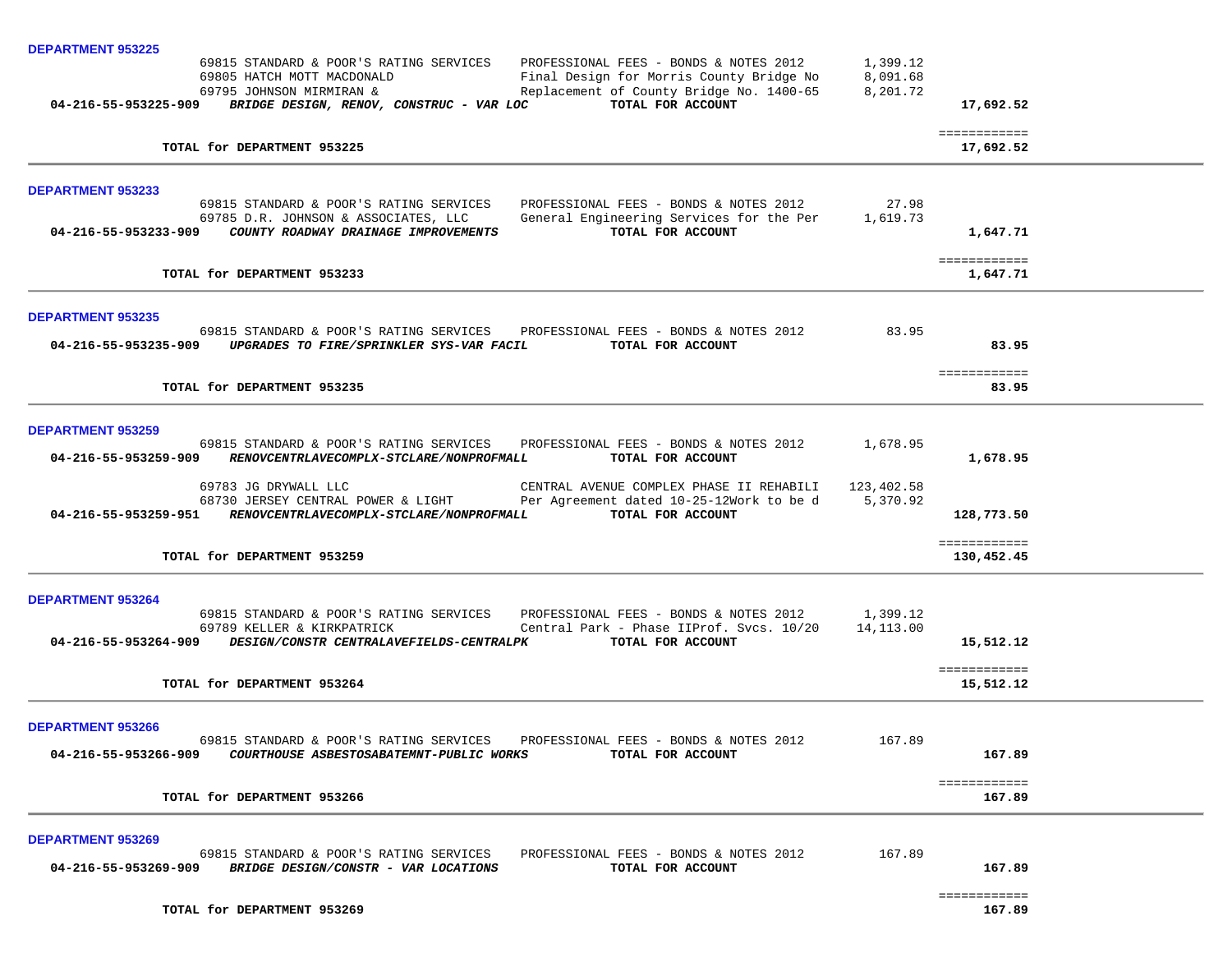| <b>DEPARTMENT 953270</b><br>69815 STANDARD & POOR'S RATING SERVICES<br>PROFESSIONAL FEES - BONDS & NOTES 2012<br>04-216-55-953270-909 ROAD DESIGN/CONSTRUC - VAR LOCATIONS<br>TOTAL FOR ACCOUNT                                                                                                                                                                            | 111.93            | 111.93                                 |  |
|----------------------------------------------------------------------------------------------------------------------------------------------------------------------------------------------------------------------------------------------------------------------------------------------------------------------------------------------------------------------------|-------------------|----------------------------------------|--|
| TOTAL for DEPARTMENT 953270                                                                                                                                                                                                                                                                                                                                                |                   | ============<br>111.93                 |  |
| <b>DEPARTMENT 953291</b><br>69784 D.R. JOHNSON & ASSOCIATES, LLC<br>General Engineering Services for the per<br>TOTAL FOR ACCOUNT<br>04-216-55-953291-909    VAR ROADWAY DRAINAGE PROJ - PUBLIC WORKS                                                                                                                                                                      | 1,040.20          | 1,040.20<br>============               |  |
| TOTAL for DEPARTMENT 953291                                                                                                                                                                                                                                                                                                                                                |                   | 1,040.20                               |  |
| <b>Cty Bridge Design &amp; Constructi</b><br>69808 KELLER & KIRKPATRICK<br>Construction Inspection-Clerk of Works.<br>04-216-55-953975-909 MISCELLANEOUS - OTHER<br>TOTAL FOR ACCOUNT<br>TOTAL for Cty Bridge Design & Constructi                                                                                                                                          | 11,362.00         | 11,362.00<br>============<br>11,362.00 |  |
| <b>DEPARTMENT 955201</b><br>69815 STANDARD & POOR'S RATING SERVICES<br>PROFESSIONAL FEES - BONDS & NOTES 2012<br>04-216-55-955201-909<br>IMPROVEMENTS TO MORRIS VIEW<br>TOTAL FOR ACCOUNT<br>TOTAL for DEPARTMENT 955201                                                                                                                                                   | 69.96             | 69.96<br>============<br>69.96         |  |
| <b>DEPARTMENT 955244</b><br>69815 STANDARD & POOR'S RATING SERVICES<br>PROFESSIONAL FEES - BONDS & NOTES 2012<br>04-216-55-955244-909<br><b>IMPROVEMENTS - MORRIS VIEW HEALTHCARECTR</b><br>TOTAL FOR ACCOUNT<br>TOTAL for DEPARTMENT 955244                                                                                                                               | 139.91            | 139.91<br>============<br>139.91       |  |
| <b>DEPARTMENT 955268</b><br>69815 STANDARD & POOR'S RATING SERVICES<br>PROFESSIONAL FEES - BONDS & NOTES 2012<br>VARIOUS HEALTH/LIFE SAFETY UPGRADES-MV<br>TOTAL FOR ACCOUNT<br>04-216-55-955268-909<br>Labor to Repair/Paint Wall Surfaces in M<br>69187 ANTHONY'S CUSTOM PAINTING<br>TOTAL FOR ACCOUNT<br>04-216-55-955268-951<br>VARIOUS HEALTH/LIFE SAFETY UPGRADES-MV | 27.98<br>4,732.00 | 27.98<br>4,732.00                      |  |
| TOTAL for DEPARTMENT 955268                                                                                                                                                                                                                                                                                                                                                |                   | ============<br>4,759.98               |  |
| <b>DEPARTMENT 962230</b><br>69815 STANDARD & POOR'S RATING SERVICES<br>PROFESSIONAL FEES - BONDS & NOTES 2012<br>04-216-55-962230-909<br>CONTINUE FIBERPROJ-LIBRARY/ARBORETM/JAIL<br>TOTAL FOR ACCOUNT                                                                                                                                                                     | 111.93            | 111.93                                 |  |
| TOTAL for DEPARTMENT 962230                                                                                                                                                                                                                                                                                                                                                |                   | ============<br>111.93                 |  |

**DEPARTMENT 962231**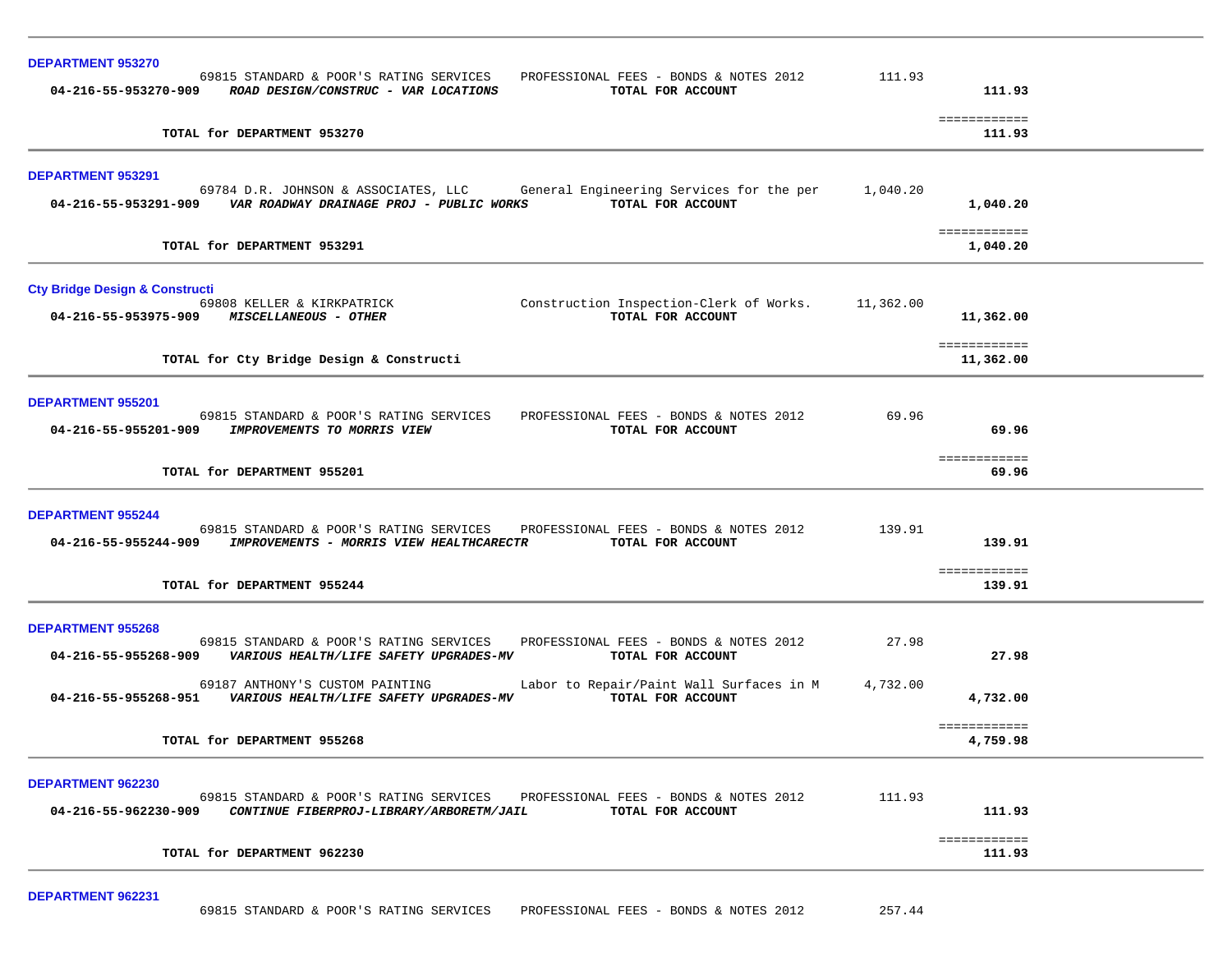| TOTAL for DEPARTMENT 962231<br><b>DEPARTMENT 962267</b><br>69815 STANDARD & POOR'S RATING SERVICES PROFESSIONAL FEES - BONDS & NOTES 2012 279.82<br>TOTAL FOR ACCOUNT<br>TOTAL for DEPARTMENT 962267<br>DEPARTMENT 963232<br>69815 STANDARD & POOR'S RATING SERVICES PROFESSIONAL FEES - BONDS & NOTES 2012 143.83<br>04-216-55-963232-909 ACQ COMPUTERAIDEDDISPATCH/RECORDSMGMTSYS TOTAL FOR ACCOUNT<br>TOTAL for DEPARTMENT 963232<br><b>DEPARTMENT 963248</b><br>69815 STANDARD & POOR'S RATING SERVICES<br>PROFESSIONAL FEES - BONDS & NOTES 2012<br>69815 STANDARD & POOR'S RATING SERVICES<br>PROFESSIONAL FEES - BONDS & NOTES 2012<br>69815 STANDARD & POOR'S RATING SERVICES<br>PROFESSIONAL FEES - BONDS & NOTES 2012<br>04-216-55-963248-909 REPLACE TRUNKED RADIO SYS-LAW&PUBSAFTEY TOTAL FOR ACCOUNT | 772.32<br>818.28<br>545.52 | ============<br>257.44<br>279.82<br>============<br>279.82<br>143.83<br>============<br>143.83 |  |
|-------------------------------------------------------------------------------------------------------------------------------------------------------------------------------------------------------------------------------------------------------------------------------------------------------------------------------------------------------------------------------------------------------------------------------------------------------------------------------------------------------------------------------------------------------------------------------------------------------------------------------------------------------------------------------------------------------------------------------------------------------------------------------------------------------------------|----------------------------|------------------------------------------------------------------------------------------------|--|
|                                                                                                                                                                                                                                                                                                                                                                                                                                                                                                                                                                                                                                                                                                                                                                                                                   |                            |                                                                                                |  |
|                                                                                                                                                                                                                                                                                                                                                                                                                                                                                                                                                                                                                                                                                                                                                                                                                   |                            |                                                                                                |  |
|                                                                                                                                                                                                                                                                                                                                                                                                                                                                                                                                                                                                                                                                                                                                                                                                                   |                            |                                                                                                |  |
|                                                                                                                                                                                                                                                                                                                                                                                                                                                                                                                                                                                                                                                                                                                                                                                                                   |                            |                                                                                                |  |
|                                                                                                                                                                                                                                                                                                                                                                                                                                                                                                                                                                                                                                                                                                                                                                                                                   |                            |                                                                                                |  |
|                                                                                                                                                                                                                                                                                                                                                                                                                                                                                                                                                                                                                                                                                                                                                                                                                   |                            | 2,136.12                                                                                       |  |
| TOTAL for DEPARTMENT 963248                                                                                                                                                                                                                                                                                                                                                                                                                                                                                                                                                                                                                                                                                                                                                                                       |                            | ============<br>2,136.12                                                                       |  |
| <b>DEPARTMENT 968288</b><br>69815 STANDARD & POOR'S RATING SERVICES PROFESSIONAL FEES - BONDS & NOTES 2012<br>TOTAL FOR ACCOUNT<br>04-216-55-968288-909    VAR CAPITAL PROJECTS-MC SCHOOL OF TECH                                                                                                                                                                                                                                                                                                                                                                                                                                                                                                                                                                                                                 | 671.58                     | 671.58<br>============                                                                         |  |
| TOTAL for DEPARTMENT 968288                                                                                                                                                                                                                                                                                                                                                                                                                                                                                                                                                                                                                                                                                                                                                                                       |                            | 671.58                                                                                         |  |
| <b>DEPARTMENT 969283</b><br>69815 STANDARD & POOR'S RATING SERVICES PROFESSIONAL FEES - BONDS & NOTES 2012 419.75<br>04-216-55-969283-909 HVAC IMPROVEMENTS VARIOUS SYSTEMS - CCM TOTAL FOR ACCOUNT<br>TOTAL for DEPARTMENT 969283                                                                                                                                                                                                                                                                                                                                                                                                                                                                                                                                                                                |                            | 419.75<br>============<br>419.75                                                               |  |
|                                                                                                                                                                                                                                                                                                                                                                                                                                                                                                                                                                                                                                                                                                                                                                                                                   |                            |                                                                                                |  |
| <b>Dedicated Trust</b>                                                                                                                                                                                                                                                                                                                                                                                                                                                                                                                                                                                                                                                                                                                                                                                            |                            |                                                                                                |  |
| <b>Construction Board of Appeals</b><br>Annual Membership (11/30/2012 - 11/30/20<br>67707 INTERNATIONAL CODE<br>13-290-56-576801-888<br>CONSTRUCTION BOARD OF APPEALS<br>TOTAL FOR ACCOUNT                                                                                                                                                                                                                                                                                                                                                                                                                                                                                                                                                                                                                        | 350.00                     | 350.00                                                                                         |  |
| TOTAL for Construction Board of Appeals                                                                                                                                                                                                                                                                                                                                                                                                                                                                                                                                                                                                                                                                                                                                                                           |                            | ============<br>350.00                                                                         |  |

| 68940 OFFICE TEAM | Professional Services w/e 11/16/12 | 506.52 |
|-------------------|------------------------------------|--------|
| 68993 OFFICE TEAM | Professional Services w/e 11/23/12 | 434.16 |